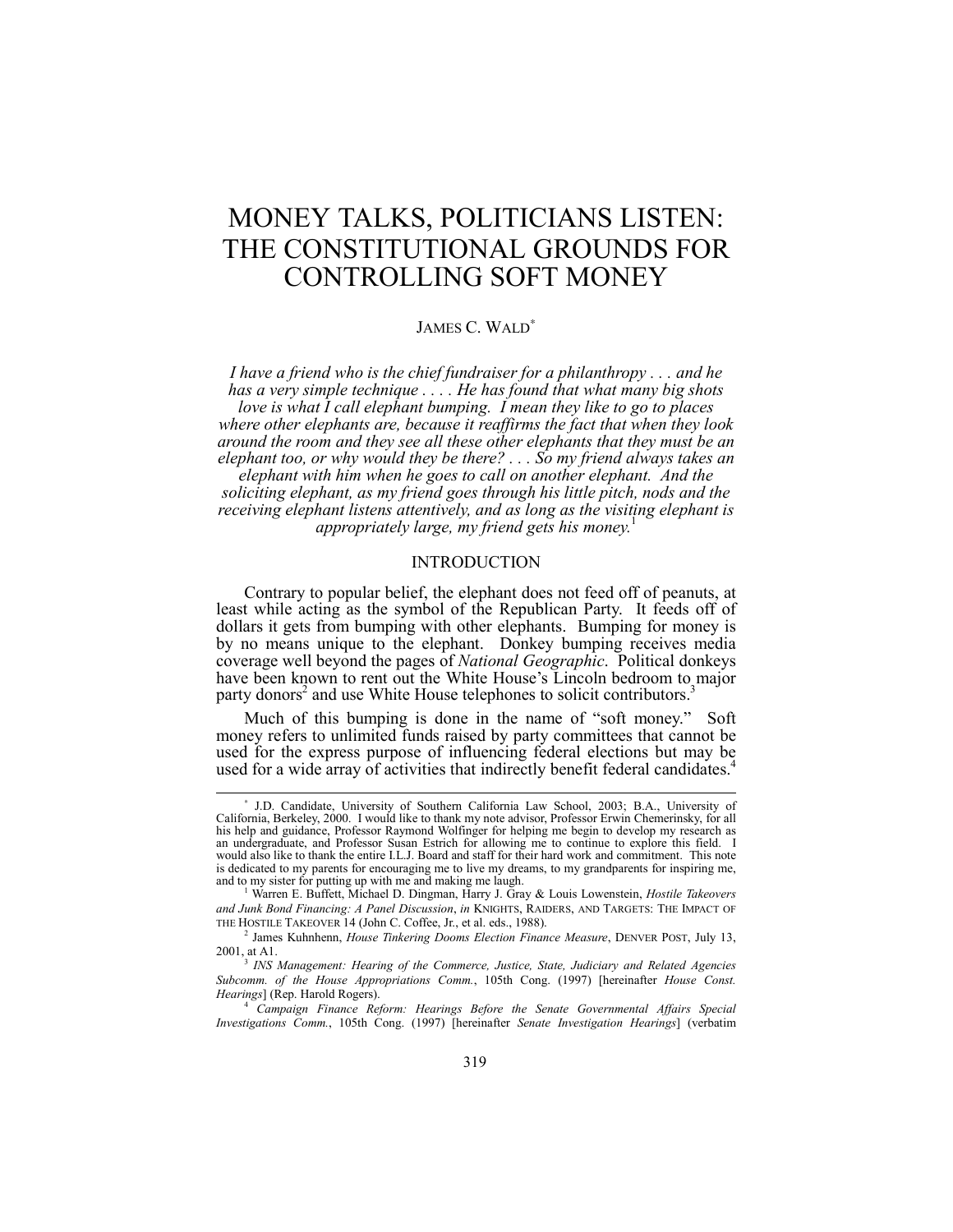This means that money may be limited when donated to a federal candidate, but money may not be limited when donated to a political party. Candidates may spend soft money on activities that benefit their campaigns, e.g., campaign ads. Political parties may spend soft money on activities that benefit themselves and their members, e.g., get-out-the-vote ads. Nevertheless, the result of both types of donations may be similar. Candidates are typically members of a political party and often benefit when other members of their party show up to vote. As a result, the soft money loophole allows wealthy individuals and corporations to give unlimited funds to political parties, while circumventing election laws that limit direct contributions to a candidate's campaign.<sup>5</sup>

Many wealthy individuals and corporations contribute soft money to political campaigns for one reason—to gain influence with the nation's top elected officials.<sup>8</sup> For example, Roger Tamraz, a suspect wanted in France and Lebanon for embezzlement and other financial crimes, gave \$300,000 in soft money to the Democratic National Committee ("DNC"). He gave the money not out of ideology, belief, or political conviction, but, as he candidly admitted, simply to buy an audience with the President of the United States.<sup>7</sup> At around the same time, the Republicans received \$500,000 from a corporation whose senior executive shared the same mindset: "There is no question—if you give a lot of money, you will get a lot of access. All you have to do [is] send the check."

The recent Enron scandal is perhaps the most glaring example.<sup>9</sup> Just before news broke about Enron's financial troubles, the energy giant and its executives gave \$1,671,555 in soft money to the national parties during the 2000 election cycle.<sup>10</sup> In all, the energy company and its executives contributed  $$3.5$  million in soft money over the last decade.<sup>11</sup> Perhaps Enron's executives hoped to buy political access in a time of financial and legal turmoil. Whether innocent or improper, Enron's generosity certainly raises questions of impropriety with public officials. Perhaps former DNC fundraiser Johnny Chung is correct: the White House is "like a subway you have to put in coins to open the gates."<sup>12</sup>

transcript) (statement of Anthony Corrado, Professor of Government, Colby College), *available at* <sup>1997</sup> WL 594062.

<sup>5</sup> *Regarding Soft Money and the Political Parties: Hearing Before the Senate Rules Comm.*, 106th Cong. (2000) [hereinafter *Senate Soft Money Hearings*] (testimony of Scott Harshbarger, President and CEO, Common Cause), *available at* 2000 WL 19302425.

 $^6$  *Id.* 

<sup>7</sup> Joseph Curl, *Freeh Quits FBI Post With ëPraiseí for Bush; Director Had Feuded With Clinton*, WASH. TIMES, May 2, 2001, at A1, *available at* 2001 WL 4152374.

<sup>8</sup> *Senate Soft Money Hearings*, *supra* note 5 (statement of Scott Harshbarger, President and CEO, Common Cause, quoting a corporate senior executive).

<sup>9</sup> *See* Fred Wertheimer, *Enron Scandal Builds Support for Soft Money Ban*, Jan. 24, 2002, *at* http://www.brookings.edu/dybdocroot/gs/cf/debate/Dem21V2No2.pdf.

<sup>10</sup> *Id.*

<sup>&</sup>lt;sup>11</sup> Nick Anderson, *Campaign Reform Bill Passes Congress: Bush Says He'll Sign*, L.A. TIMES, Mar. 21, 2002, at A1.

<sup>&</sup>lt;sup>12</sup> See Debra J. Saunders, Editorial, *They Knew They'd Get Away with It*, S.F. CHRON., Feb. 23, 2001, at A25.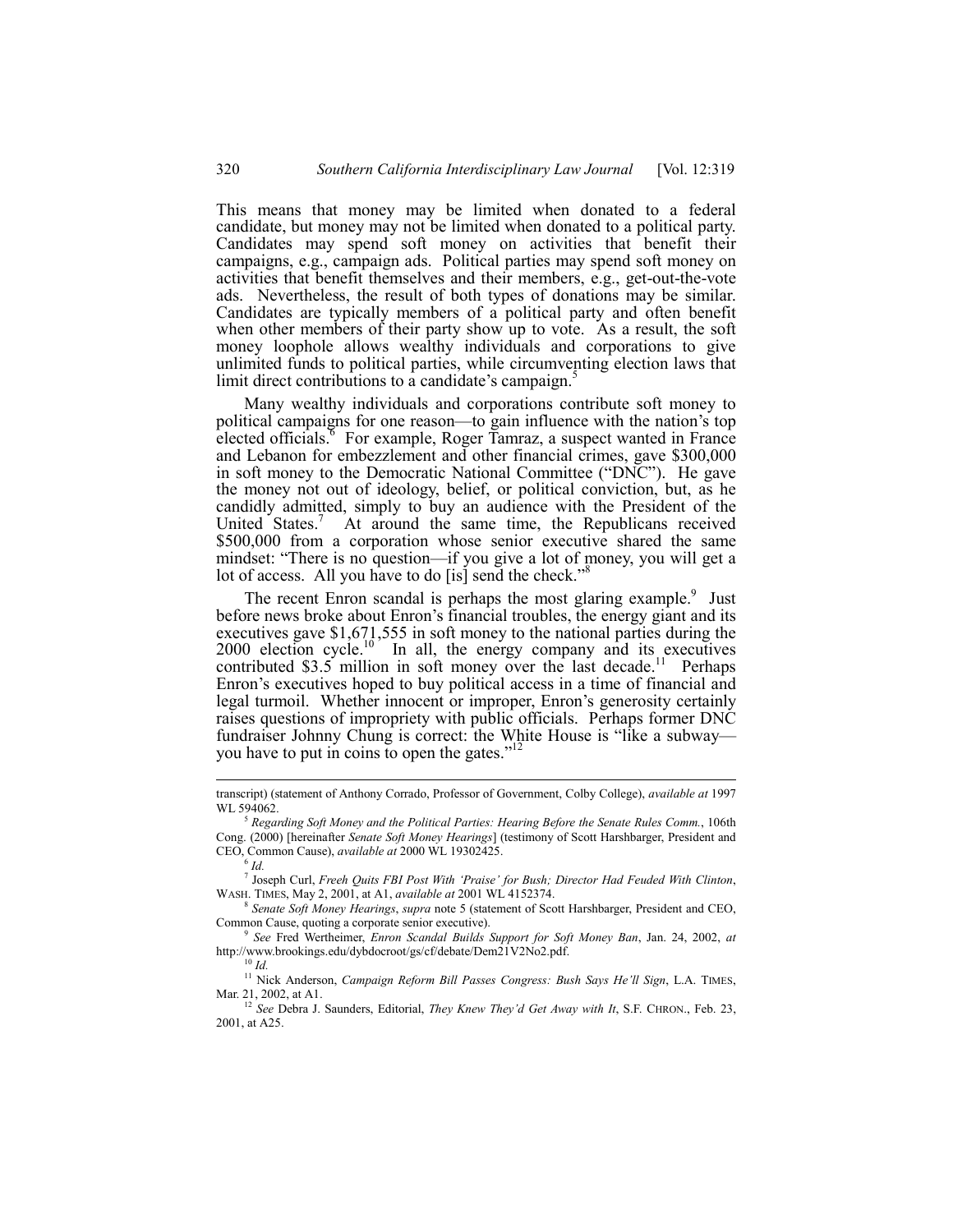In response to these scandals, Congress closed the political system's gates to soft money on March 20, 2002, when it passed the Bipartisan Campaign Finance Act of 2001.<sup>13</sup> The Act places an outright ban on soft money<sup>14</sup> and became law with Bush's signature.<sup>15</sup> Prior to the law's enactment, opponents threatened to bring their complaints to the courts.<sup>16</sup> For instance, former Independent Counsel Kenneth Starr, best known for investigating and disclosing the details of President Clinton's affair with White House intern Monica Lewinsky, assembled a pro bono legal team to challenge the bill.<sup>17</sup> That challenge, or one like it, will likely reach the Supreme Court sometime next year.

Opponents of the Act emphasize the manifest constitutional impediments imposed on more restrictive campaign finance reforms.<sup>1</sup> Article I Section 4 and Article II Section 1 of the United States Constitution authorize Congress to regulate federal elections. These regulations, however, must conform to restraints imposed by the First Amendment. Money talks, according to the Supreme Court. Spending it on political campaigns is entitled to at least *some* free speech protection. "When you start moving around in this field, you better tread lightly.<sup>719</sup>

This Note analyzes whether proposals to limit soft money infringe on free speech protected by the First Amendment.<sup>20</sup> Opponents of reform argue that eliminating soft money is unconstitutional. This Note, however, argues that despite First Amendment concerns, legislation limiting soft

The first amendment of the U.S. Constitution is not something to be taken lightly. Free speech, political speech, is not something to be taken lightly, not something to be tampered with, not something to say, "Well, we'll allow you to have free speech so long as it doesn't matter, but when it gets to be important, when it is time for that speech, you lose it."

See 143 CONG. REC. S10019 (1997) (statement of Sen. Ashcroft) ("[A]t the end of the day we get back to the Constitutionî). *See also* 143 CONG. REC. S9997 (1997) (statement of Sen. Lott):

<sup>&</sup>lt;sup>13</sup> *See* The Brookings Inst., *Senate Passes Campaign Finance Reform—Now on to the President's Desk*, Mar. 20, 2002, *at* http://www.brookings.edu/dybdocroot/GS/CF/debate/house2002\_hp.htm. *See also* Anderson, *supra* note 11, at A22.

<sup>14</sup> *See* H.R. 2356, 107th Cong. (2002).

<sup>15</sup> Press Release, President Signs Campaign Finance Reform Act (Mar. 27, 2002), *at* www.whitehouse.gov/news/releases/2002/03/20020327.html.

<sup>16</sup> Anderson, *supra* note 11, at A22.

<sup>17</sup> *See id.*

<sup>18</sup> *Constitutional Issues Related to Campaign Finance Reform: Hearing Before the House Comm. on Admin.*, 106th Cong. (1999) (statement of testimony of Roger Pilon, Ph.D., J.D., Vice President for Legal Affairs; B. Kenneth Simon, Chair in Constitutional Studies, Cato Institute), *available at* 1999 WL 20010486.

<sup>19</sup> *See* 143 CONG. REC. S10010 (1997) (statement of Sen. McConell). *See also* 143 CONG. REC. S10019 (1997) (statement of Sen. Ashcroft):

In the past, the Supreme Court has had to overturn patently unconstitutional campaign reform legislation. Let us do nothing now to force a repetition of that rebuke. As a Member of the House and Senate over the years, I have heard, "We can't worry about that; we don't know what they will do. Let's just do what we want to do and then we will see." I don't think that is very responsible. You can always argue what is constitutional and not constitutional, but free speech is pretty easy to discern, and it ought to be hard to limit.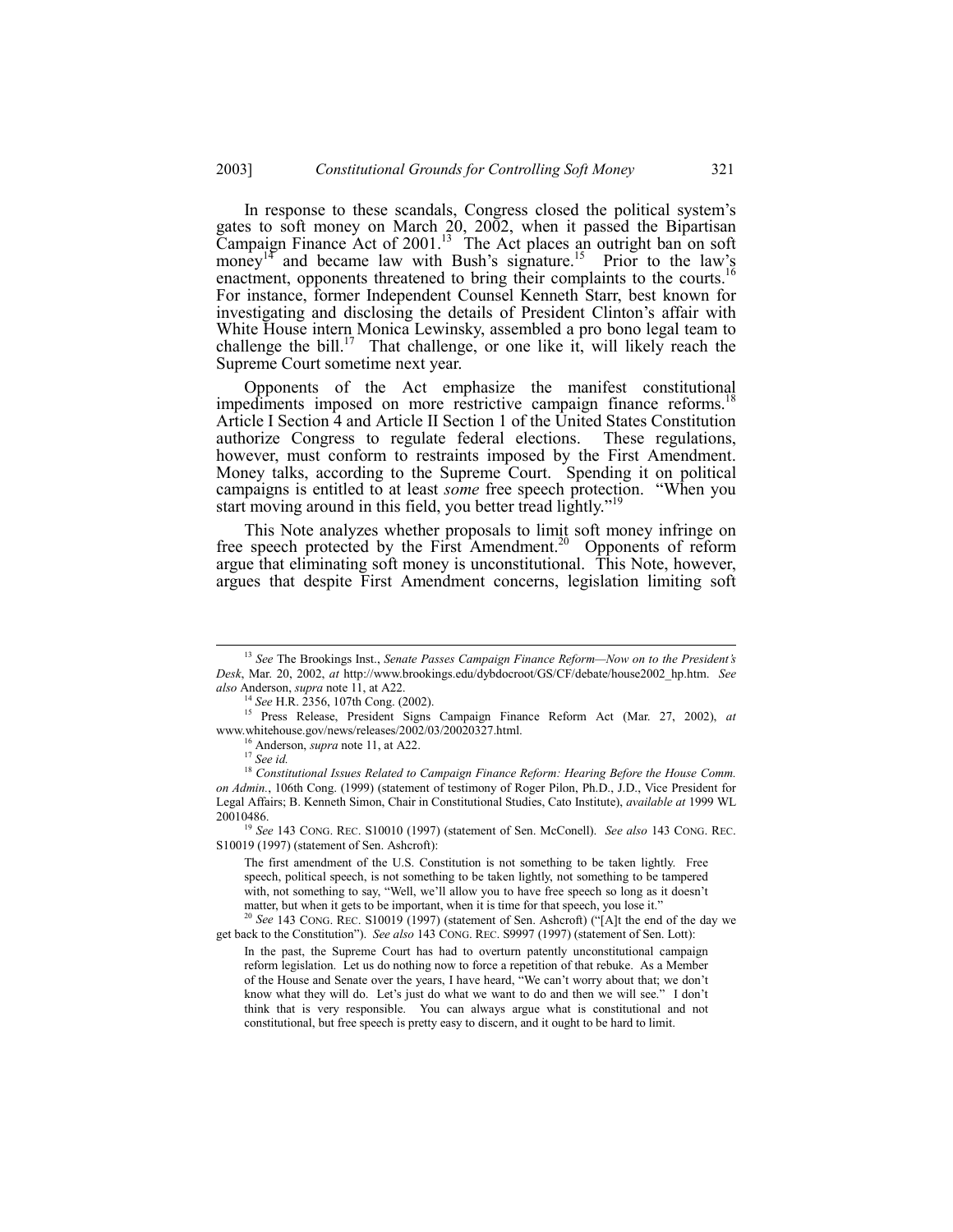money should survive constitutional muster.<sup>21</sup> Part I of this Note explains the soft money loophole's birth, growth, and effect on the existing campaign finance system. Part II discusses why soft money is a problem and explores pending legislation that seeks to contain it. Part III argues why the four major Supreme Court campaign finance cases of *Buckley v. Valeo*, <sup>22</sup> *Colorado Republican Federal Campaign Committee v. FEC* (*I* and *II*),<sup>23</sup> and *Nixon v. Shrink Missouri Government PAC*<sup>24</sup> allow Congress the freedom to control soft money.

# I. THE SOFT MONEY LOOPHOLE

Soft money has significantly altered the structure of the modern campaign finance system. This section will discuss a brief history of the campaign finance system and its relation to the soft money loophole. Subsection A discusses the Federal Election Campaign Act. This legislation was passed prior to the birth of the soft money loophole and attempted to control increasing costs of political campaigns. Subsection B explores how the soft money loophole arose from interpretation of that Act. Subsection C explains how soft money has grown to become a major factor in funding modern campaigns. Finally, Subsection D demonstrates that the loophole has swallowed up the very laws from which it emerged.

## A. CAMPAIGN FINANCE BACKGROUND

Many federal campaign finance laws existed before creation of the soft money loophole. The most important was the Federal Election Campaign Act of 1971 ("FECA"), which attempted to control rising campaign costs and increase campaign fund disclosure.<sup>25</sup> Those concerns were increased in the wake of Watergate. In 1974 Congress passed a series of comprehensive amendments to FECA. According to the Supreme Court, these amendments represented by far the most comprehensive reform legislation passed by Congress concerning the election of the President, Vice-President, and members of Congress.<sup>26</sup> The amendments set strict limits on both political contributions and political spending by candidates and parties. For example, some of the limits provided that individuals may contribute no more than \$1,000 to a federal candidate per election (primary and general elections are considered separate elections), no more than \$5,000 to a political committee in any year, and no more than \$20,000 to

<sup>&</sup>lt;sup>21</sup> This Note focuses on the constitutionality of regulating soft money, including the soft money ban envisaged in ß101 of the Bipartisan Campaign Finance Reform Act. Other campaign finance issues that arise in other parts of the bill, while important in their own right, are not discussed in this Note (e.g., disclosure requirements, issue advocacy, increased penalties).

<sup>&</sup>lt;sup>22</sup> 424 U.S. 1 (1976).

<sup>23</sup> *Colo. Republican I*, 518 U.S. 604 (1996); *Colo. Republican II*, 533 U.S. 431 (2001).

<sup>&</sup>lt;sup>24</sup> 528 U.S. 377 (2000).

<sup>25</sup> *See* ANTHONY CORRADO, THOMAS E. MANN, DANIEL R. ORTIZ, TREVOR POTTER & FRANK J. SORAUF, A HISTORY OF CAMPAIGN FINANCE REFORM: A SOURCEBOOK 32 (1997).

<sup>26</sup> *Buckley*, 424 U.S. at 7.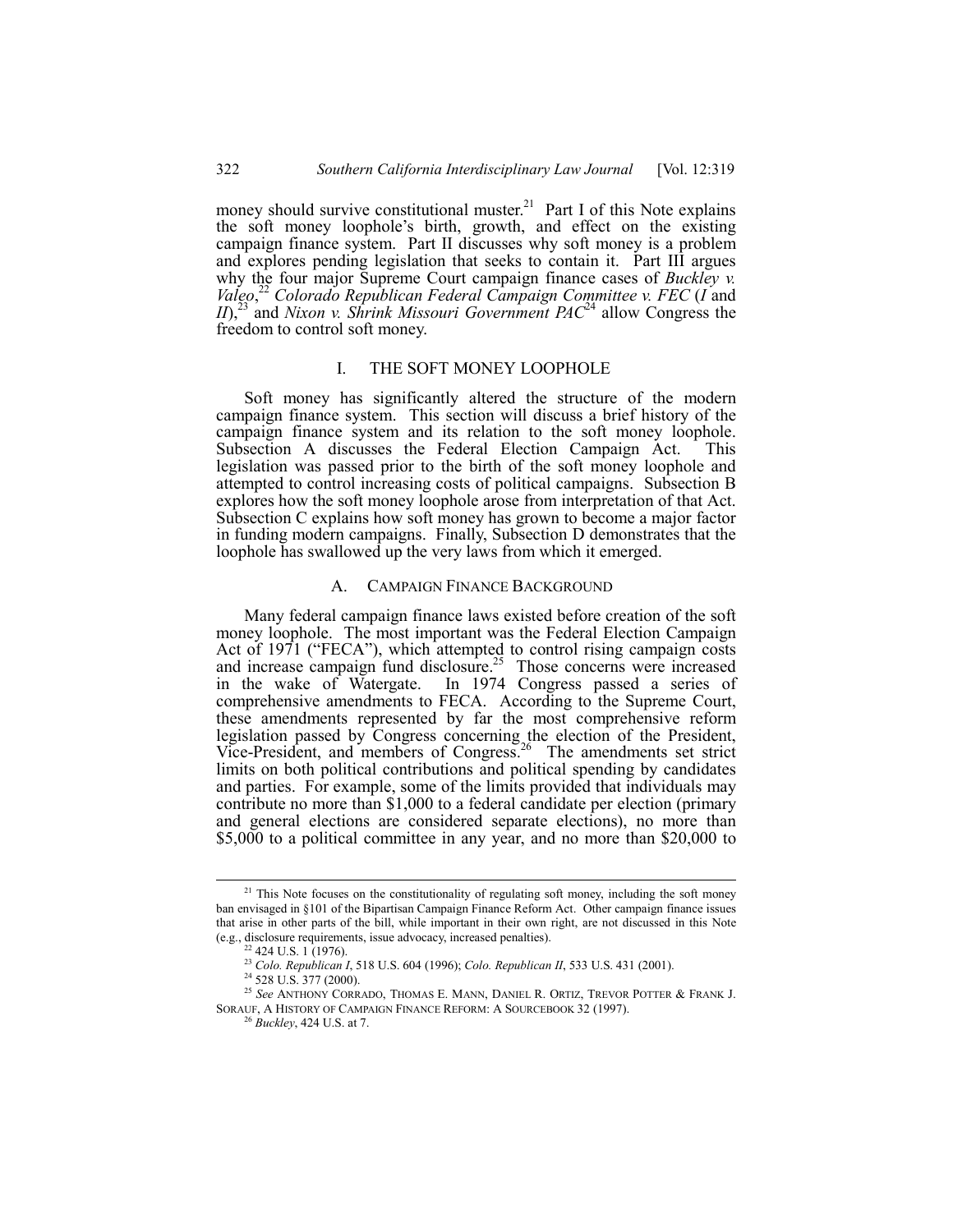the national committees of a political party in any year.<sup>27</sup> Further, individuals were limited to a yearly contribution total of  $$25,000<sup>28</sup>$  In *Buckley v. Valeo*, the Court held that these particular limits are constitutional.29

The 1974 limits created an incentive for the creation of the soft money loophole. After Watergate, the FECA amendments limited contributors in their ability to make direct contributions to political campaigns. It did not matter whether the intent of the contributor was corrupt or legitimate. Individuals, who previously were able to give unlimited amounts of money, were suddenly bound within the monetary cap, regardless of the means at their disposal or the strength of their political convictions. The fact that the 1974 amendments did not allow for inflation likely amplified tension. Each year, individual contributions had a slightly smaller impact on a campaign than compared to the year before. Over the years, these decreases in value added up. The tension between the 1974 monetary limits and those who sought to contribute more money to political activities eventually found release through the soft money loophole.

The Bipartisan Campaign Finance Reform Act of 2002 increases the FECA's limits that have been in place since 1974, in part to compensate for inflation, and also in part to compensate for the ban on soft money.<sup>30</sup> The Thompson-Feinstein Amendment to the Bipartisan Campaign Finance Reform Act raised individual contribution limits to candidates from \$1,000 to \$2,000 per election, increased permitted contributions to political committees from \$5,000 to \$10,000, and enlarged permitted contributions to national party committees from  $$20,000$  to  $$25,000$ .<sup>31</sup> Further, the Amendment increased the individual aggregate limit from \$25,000 to \$37,500 per year.<sup>32</sup> Unlike its 1974 counterpart, these limits will increase with inflation every odd-numbered year.<sup>33</sup>

<sup>&</sup>lt;sup>27</sup> *Colorado Republican II*, 533 U.S. at 442 n.7 (citing 2 U.S.C. §§ 431(11), 441a(a), 441a (a)(1)).

<sup>28</sup> *See id.* (citing 2 U.S.C. ß 441a(a)(3)).

<sup>&</sup>lt;sup>29</sup> See Buckley,  $424$  U.S. at  $23-35$ ,  $39-51$  (upholding the aforementioned 1974 FECA Amendment limits on contributions but striking down limits on expenditures as unconstitutional; stating that some unconstitutional limits included a \$1,000 limit on independent expenditures by individuals and groups ìrelative to a clearly identified candidate,î limits on expenditures by candidates from personal or family resources, and limits on overall campaign expenditures).

<sup>30</sup> *See generally* MCCAIN-FEINGOLD: SECTION-BY-SECTION ANALYSIS, *at* http://www.brookings.edu/dybdocroot/gs/cf/debate/MF\_summary.htm (last visited Mar. 24, 2003) [hereinafter MCCAIN-FEINGOLD]. *See also* JOSEPH E. CANTOR & L. PAIGE WHITTAKER, CONGRESSIONAL RESEARCH SERVICE, CAMPAIGN FINANCE BILLS IN THE 107TH CONGRESS: COMPARISON OF S.27 (MCCAIN-FEINGOLD), H.R. 2356 (SHAYS-MEEHAN), AND CURRENT LAW, Feb. 20, 2002, *available at* http://www.brookings.edu/dybdocroot/GS/CF/debate/house2002\_hp.htm.

<sup>&</sup>lt;sup>31</sup> MCCAIN-FEINGOLD, *supra* note 30 (citing Bipartisan Campaign Reform Act of 2001 §§ 102, 308).

<sup>32</sup> *Id.*

<sup>33</sup> *Id.*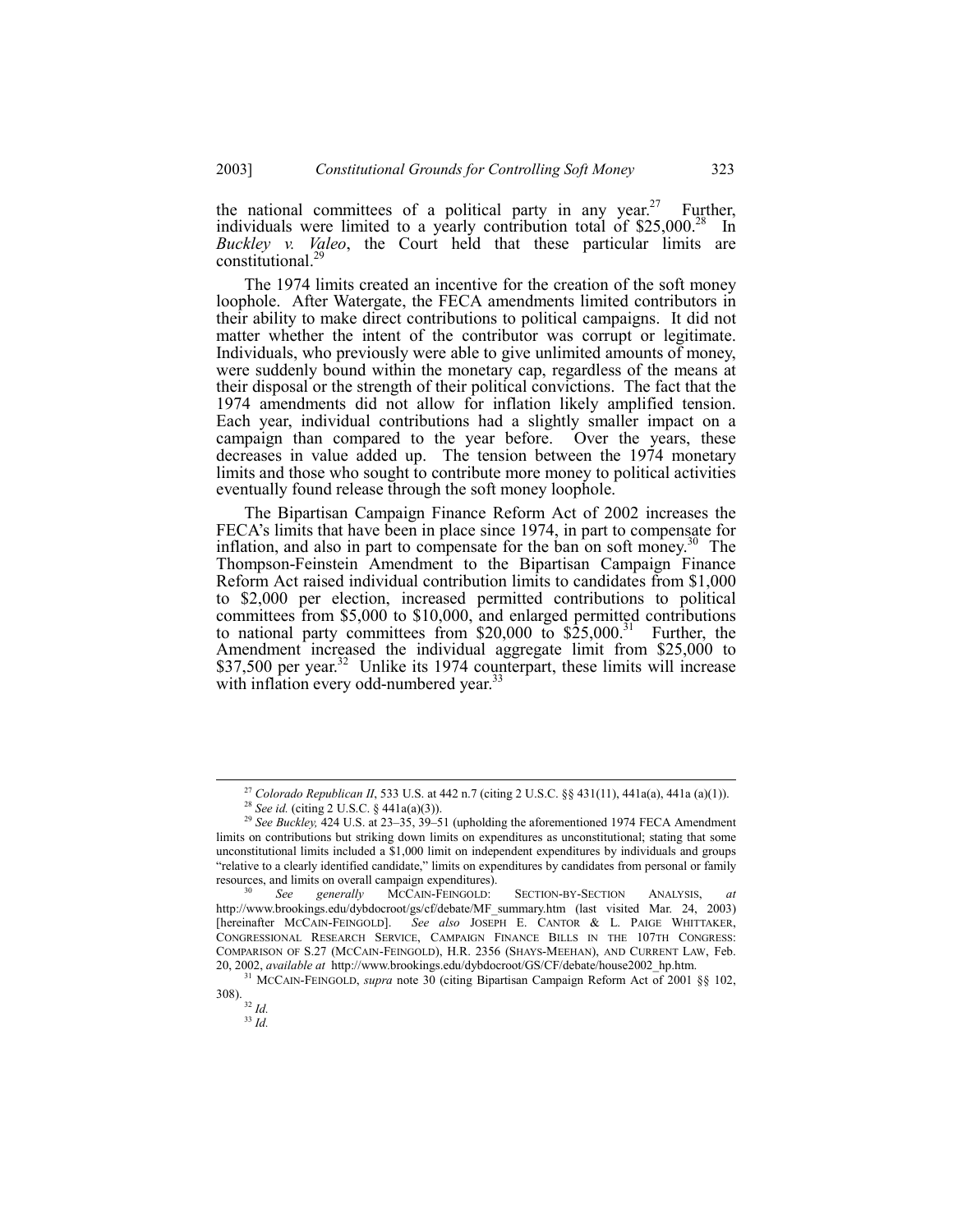#### B. BIRTH OF THE SOFT MONEY LOOPHOLE

To enforce its various laws, the 1974 Amendments created the Federal Election Commission ("FEC"), a six-member, bipartisan committee created to administer, to seek complaints about, and to formulate policy regarding the federal election laws.<sup>34</sup> The FEC probably created the soft money loophole unintentionally.<sup>35</sup> An FEC ruling in 1978 allowed state parties to fund "mixed activities" that affected both federal and non-federal campaigns.<sup>36</sup> Mixed activities could be funded with both federal and nonfederal funds.<sup>37</sup> The federal portion, hard money, fell under the FECA authority over contribution limits,  $38$  while the non-federal portion, soft money, evaded the Act's scope.<sup>39</sup> The FEC reasoned that the FECA only covers funds intended to influence federal elections, not money related to state elections.<sup>40</sup> In 1979, Congress amended the FECA accordingly to comply with the FEC ruling.

The resulting soft money loophole provides candidates, contributors, and political parties a means to evade federal contribution limits. Individuals, corporations, unions, and others contribute unlimited amounts of money to non-federal party accounts.<sup>42</sup> These non-federal party funds may only be used by national parties for party-building activities, voter registration, get-out-the-vote drives, and generic issue-oriented (rather than candidate-oriented) advertising. National party committees spend part of the soft money themselves and then transfer the bulk of it to state party accounts. State parties then spend the money on activities such as

<sup>42</sup> *See* Fred Wertheimer & Alexandra T. V. Edsall, *Response to Voting with Dollars: A New Paradigm for Campaign Finance*, 37 U. RICH. L. REV. 1111, 1135 (2003).

 <sup>34</sup> *See* 2 U.S.C. ß 437(c)(b)(1)).

<sup>35</sup> *See* CORRADO, MANN, ORTIZ, POTTER & SORAUF, *supra* note 25, at 17.

<sup>36</sup> *See Senate Investigation Hearings*, *supra* note 4 (testimony of Anthony Corrado, Professor of Government, Colby College).

<sup>37</sup> *See id.*

<sup>38</sup> *See id.*

<sup>&</sup>lt;sup>39</sup> See Federal Election Comm'n, Advisory Op. 1978-10 (1978) (FEC ruling established a system where parties maintain separate bank accounts for federal funds and non-federal funds). *See also* 11 C.F.R. 102.5 (1997) (federal account funds are permitted to affect federal elections, and are thus subject to the FECA; non-federal account funds or "soft money" is not subject to the FECA's restrictions, although it is subject to the state campaign finance laws).

<sup>&</sup>lt;sup>3</sup> See FEDERAL ELECTION COMMISSION, TWENTY YEAR REPORT 19 (1995).

<sup>&</sup>lt;sup>41</sup> See BROOKS JACKSON, BROKEN PROMISE: WHY THE FED. ELECTION COMM'N FAILED 42 (1990) (stating that many commentators incorrectly believe that Congress created the soft money loophole with the 1979 FECA Amendments). *See also* Daniel M. Yarmish, Note, *The Constitutional Basis for a Ban on Soft Money*, 67 FORDHAM L. REV. 1257, 1265 n.88 (1998) (noticing that the origin of the soft money loophole is widely misunderstood); *Regarding Soft Money and the Investigation into Campaign Finance Practices of the 1996 Campaign: Hearings Before the Senate Governmental Affairs Comm.*, 105th Cong. (1997) [hereinafter *Campaign Finance Practices Hearings*] (testimony of Common Cause, submitted by Ann McBride, President, Common Cause; Donald J. Simon, Exec. V.P. and General Counsel, Common Cause (stating that the "soft money loophole was created, not by Congress, but by the Federal Election Commissionî)). *But see, e.g.*, *Campaign Finance Reform: Hearings Before the Senate Governmental Affairs Comm.*, 105th Cong. (1997) (testimony of Edward H. Crane, President and CEO, Cato Institute ("FECA was specifically amended in 1979 to allow for soft money contributions to the parties.")).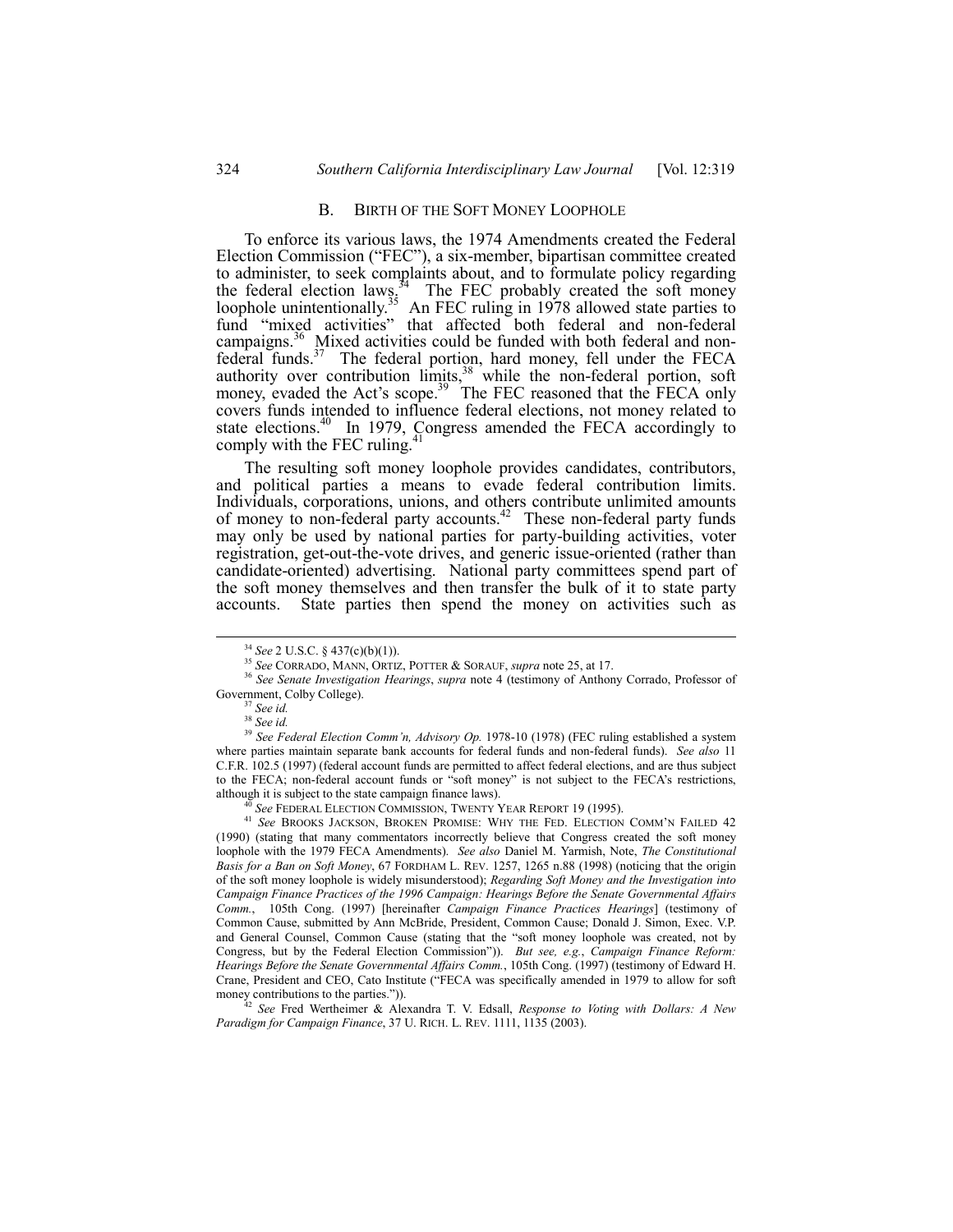television advertising, voter registration drives, or get-out-the-vote drives, most aimed at electing their party slate to office.<sup> $43$ </sup> For example, state parties may buy a television ad that espouses "Vote Democrat." The ad does not directly tell voters to elect any particular candidate, yet the senatorial candidate supported by the Democratic Party will nevertheless benefit if the ad persuades voters to only vote for Democrats. While soft money is not subject to contribution limitations imposed by the FECA because it is not used to advocate for the election of any particular candidate, state party activities nevertheless benefit federal candidates.<sup>4</sup>

#### C. GROWTH OF THE SOFT MONEY LOOPHOLE

Funds flowing through the soft money loophole are on the rise. National party committees, but not state or local parties, are required to disclose the amount and source of soft money donations to the FEC.<sup>4</sup> While the disclosures do not reveal how much is actually spent on candidates versus how much is spent on party-building activities, the numbers do indicate that the total amount of soft money is steadily increasing. By 1988, Democrats and Republicans raised a total of \$45 million in soft money.<sup>46</sup> In 1992, soft money totaled \$86 million.<sup>47</sup> In the 1993–94 cycle the total increased to  $$102$  million,<sup>48</sup> and it more than doubled in the 1995–96 cycle to \$262 million,<sup>49</sup> nearly doubled again in 1999–2000 to  $$440$  million,<sup>50</sup> and approached \$90 million in the first half of 2001 alone.<sup>51</sup>  $\cdot$  The current campaign finance system has taken on the dynamic of the Cold War arms race, with both sides unwilling to relinquish real or perceived advantages that come from spending more and more money.  $\ldots$ <sup>32</sup>

It should be noted that the rise of soft money funds parallels an overall increase in campaign fund-raising and spending.<sup>53</sup> The resort to soft money

<sup>49</sup> *See Campaign Finance Practices Hearings*, *supra* note 41.

 <sup>43</sup> *See Senate Investigation Hearings*, *supra* note 4 (testimony of Anthony Corrado, Professor of Government, Colby College).

<sup>44</sup> *See* Wertheimer & Edsall, *supra* note 42, at 1135.

<sup>45</sup> *See Campaign Finance Practices Hearings*, *supra* note 41.

<sup>46</sup> *See id.*

<sup>47</sup> *See id.*

<sup>48</sup> *See* CORRADO, MANN, ORTIZ, POTTER & SORAUF, *supra* note 25, at 14.

<sup>50</sup> Common Cause, *The Soft Money Laundromat, Top Soft Money Donors 1999-2000*, *at* http://www.commoncause.org/laundromat/stat/topdonors99.htm (last visited Apr. 2, 2003) (reporting that soft money totals for the 1999–2000 election cycle were  $$215,697,208.00$  for the Democrats and \$225,108,893.31 for the Republicans).

<sup>51</sup> Common Cause, *The Soft Money Laundromat, Top Soft Money Donors 2001*, *at* http://www.commoncause.org/laundromat/stat/topdonors01.htm (last visited Apr. 2, 2003) (reporting that soft money totals for the first half of 2001 were \$31,987,176.58 for the Democrats and \$57,866,955.57 for the Republicans).

<sup>52</sup> Sen. Russell D. Feingold, *Policy Essay, Representative Democracy Versus Corporate Democracy: How Soft Money Erodes the Principle of "One Person, One Vote,"* 35 HARV. J. ON LEGIS. 377, 377-78 (1998).

<sup>&</sup>lt;sup>53</sup> See Press Release, Federal Election Commission, Congressional Fundraising and Spending up Again in 1996 (Apr. 14, 1997) *at* http://www.fec.gov/press/canye96.htm.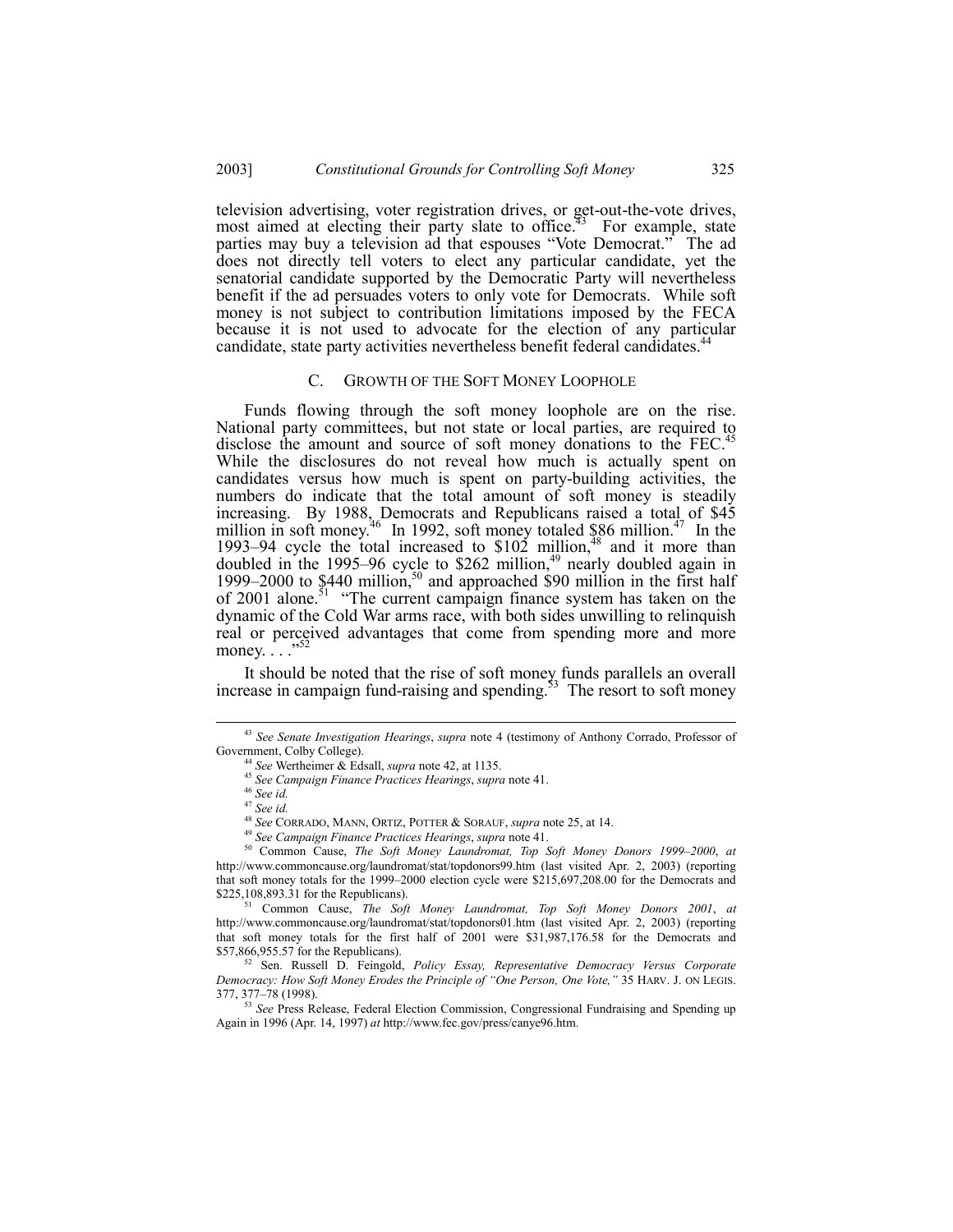contributions is exactly what one would expect when people are prohibited from giving more directly.<sup>54</sup> However, the increase in soft money seems to be outpacing its hard money counterpart. Reformers are concerned that what began as a trickle of soft money has turned into a torrent, threatening to wash the FECA away.<sup>5</sup>

## D. EFFECT OF THE SOFT MONEY LOOPHOLE

More than any other single factor, the explosive growth of soft money since 1978 has undermined the efficacy of the campaign finance laws enacted by Congress.<sup>56</sup> For example, a 1970 federal law prohibits corporations from contributing money to federal campaigns.<sup>57</sup> Similarly, a prohibition on contributions from labor unions dates back to 1943.<sup>58</sup> Yet, the creation of the soft money system re-introduces money that these laws intended to eliminate.

The difference between money given to a party and money given to a candidate is no longer discernable. Parties continue to use soft money for voter registration and get-out-the-vote drives, as envisioned in the 1978 FEC advisory opinion.<sup>60</sup> Today, however, soft money funds are primarily used to pay for media advertisements that benefit specific candidates.<sup>61</sup> While direct advertisements for a candidate are limited by FECA, e.g., "Vote for Ms. Smith," issue advertisements are a permissible use of soft money funds according to *Buckley v. Valeo*, e.g., "Call Ms. Smith and tell her what you think of her Medicare plan.<sup> $62$ </sup> According to a study of the 2000 election conducted by the Brennan Center of Justice at New York University School of Law, 37.8% of soft money funds were spent on sham issue advocacy aimed at promoting the party's federal candidates, compared to  $8.5\%$  for voter mobilization.<sup>63</sup> Remaining funds went to administration (18.1%), party salaries (14.3%), consultants (3.5%), and general mail  $(2.4\%)$ . <sup>647</sup> In fact, soft money comprised the single largest

 <sup>54</sup> *See id.*

<sup>55</sup> *See House Const. Hearings*, *supra* note 3 (testimony of Donald J. Simon, Acting President, Common Cause). *See also* Feingold, *supra* note 52, at 380 ("just as floodwaters can wash away everything in their path, so has the flood of soft money overwhelmed our political process").

<sup>56</sup> Common Cause, *The Money Trail, Questions and Answers: Soft Money* (1996), *at* http://www.commoncause.org (no longer available on the site).

<sup>57</sup> *See* 2 U.S.C. ß 441(b) (2000).

<sup>58</sup> *See id.*

<sup>59</sup> See Common Cause, *supra* notes 50-51.

<sup>60</sup> *See* Richard L. Hasen, *The Constitutionality of a Soft Money Ban after* Colo. Republican II, 1 ELECTION L.J. 5 (2002).

<sup>61</sup> *See id.*

<sup>62</sup> *Id.* (citing Buckley v. Valeo, 424 U.S. 1, 44, n.52 (1976) (holding that while FECA limits do not apply to issue advocacy, FECA does limit money spent on advertisements calling for the express advocacy of a candidate)).

<sup>63</sup> Hasen, *supra* note 60, at 5 (citing CRAIG B. HOLMAN & LUKE P. MCLOUGHLIN, BUYING TIME 2000: TELEVISION ADVERTISING IN THE 2000 FED. ELECTION (forthcoming 2001) (manuscript at 7) (noting not a single party advertisement was coded by researchers as a genuine issue ad, 96% mentioned a candidate, and almost 92 % never even identified the name of a political party)).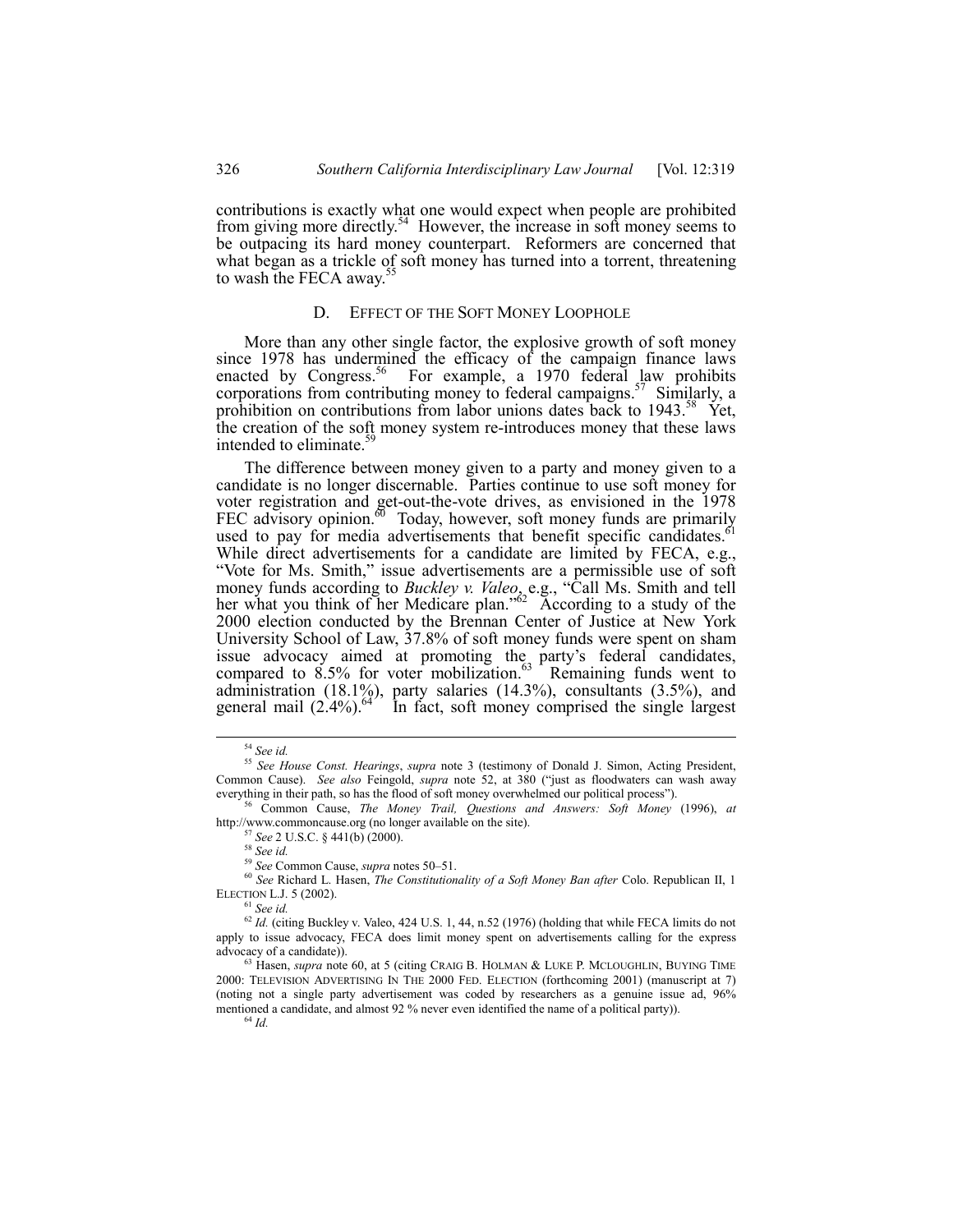source of funding for party ads promoting the election or defeat of federal candidates in the 2000 elections.

The soft money system has blurred the line between permissible and impermissible campaign finance activities, and with it, has eroded the very purpose of campaign finance reforms implemented nearly a generation  $a_{\rm g0}$ <sup>66</sup> Today, those laws are ineffective due to poor drafting, ambiguous language, intentional and unintentional loopholes, and because the FEC may not have the authority to deal with such problems.<sup>67</sup>  $\cdot$  "Unrestricted corporate contributions are back. Unregulated union contributions are back. And unlimited donations from wealthy individuals are back.<sup>768</sup> Through the soft money loophole, contributors can evade these federal laws, rendering the FECA "virtually useless."<sup>69</sup> Some political commentators may like this outcome. Part II, however, explains why soft money is a problem for our democracy.

## II. WHAT'S WRONG WITH SOFT MONEY?

Two basic political approaches to soft money reform dominate modern debate.<sup>70</sup> The first approach derives from the values of the First The first approach derives from the values of the First Amendment. It views citizens as possessing a right to make campaign contributions and expenditures as a form of speech and as freedom of association.<sup>71</sup> Thus, it opposes the Bipartisan Campaign Finance Reform Act's soft money ban from both the individual and party perspective. The second, and contrary, approach is highly critical of the role of money in the electoral process.<sup>72</sup> Some members of this school of thought support the soft money ban envisioned by in the Bipartisan Campaign Finance Reform Act.<sup>73</sup> That is the approach taken by this Note.

# A. FIRST AMENDMENT AND POLICY CONCERNS CUTTING AGAINST A SOFT MONEY BAN

Not all jurists agree that the soft money ban proposed in the Bipartisan Campaign Finance Reform Act is constitutional. These jurists regard soft money donations as expression and speech protected under the First Amendment.<sup>74</sup> The argument goes something like this: Political speech is the primary object of First Amendment protection.<sup>75</sup> The Founders recognized that a democratic government depends upon the free exchange

 <sup>65</sup> *Id.*

<sup>66 143</sup> CONG. REC. S9998 (1997) (testimony of Sen. Tom Daschle).

<sup>67</sup> *Id.*

<sup>68</sup> *See Campaign Finance Practices Hearings*, *supra* note 41.

<sup>69 143</sup> Cong. Rec. S10103 (Ms. Collins).

 $70$  George L. Priest, Buying Democracy: A New Look at Campaign Finance "Reform," Address to the Am. Enters. Inst. (2000) (on file with author).

 $17^{1}$  *Id.* 

<sup>72</sup> *Id.* <sup>73</sup> *Id.*

 $^{74}$  *Id.* 

 $^{75}$  Nixon v. Shrink Mo. Gov't PAC, 528 U.S. 378, 410-12 (2000) (Thomas, J., dissenting).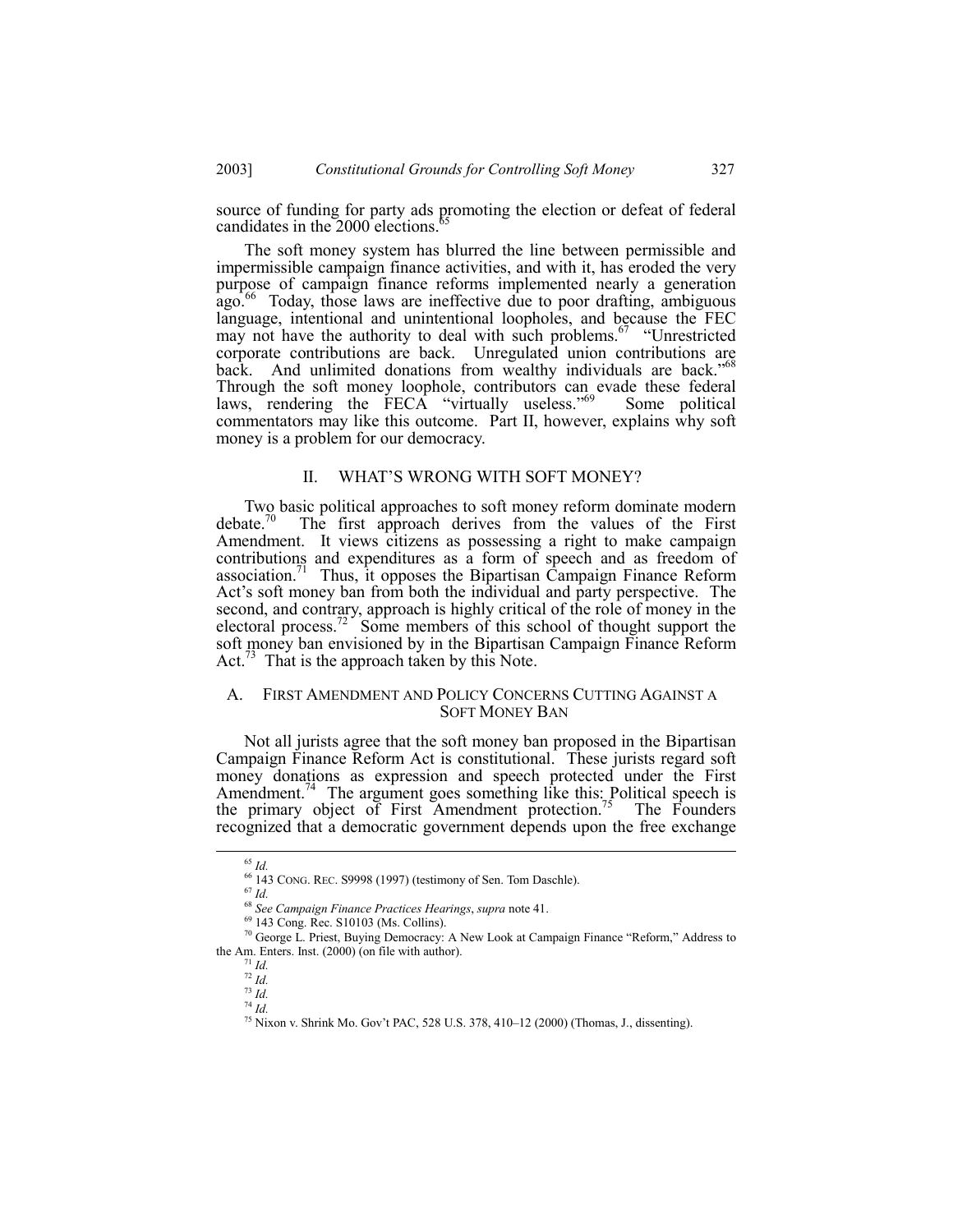of political information.<sup>76</sup> During campaigns for elective office, this free exchange of information should receive even higher protection so that voters can effectively evaluate the merits and demerits of candidates and election issues.<sup>77</sup> Essential political speech about those issues is generated by political contributions.<sup>78</sup> Both speech and contributions provide the means for others to speak, and for people to speak themselves through the symbolic act of contributing.<sup>79</sup> As a result, limits on contributions that ìplace a direct and substantial limit on core speech, should be met with the utmost skepticism and should receive the strictest scrutiny.<sup>80</sup> Therefore, a soft money ban and other limits on political contributions will pass strict scrutiny only if legislation is narrowly tailored to a compelling government interest.

However, the First Amendment argument has one main flaw. The Supreme Court held in *Buckley v. Valeo* that giving money so that others can speak on behalf of the contributor  $(a.k.a.$  "speech by proxy") is not entitled to full First Amendment protection.<sup>81</sup> While speech of the person or association that transforms the contribution into political debate is fully protected, speech of contributors through donations is not.<sup>82</sup> This case will be discussed more thoroughly in Section III, but this much is clear thus far: *Buckley* presents a major stumbling block for opponents of the soft money ban. To strike down the Bipartisan Campaign Finance Act as unconstitutional, opponents will have to convince the Court to overrule or distinguish *Buckley*. Indeed, three Justices on the Court have already expressed a desire to strike down the *Buckley* framework in favor of a more unregulated system of campaign finance.<sup>83</sup> However, three others would only strike down *Buckley* in favor of a more regulated system of campaign finance, and the remaining three Justices seem inclined to adhere to *Buckley*, a case that the Supreme Court has reaffirmed on several occasions.<sup>84</sup>

In addition to First Amendment reservations, opponents of the Bipartisan Campaign Finance Reform Act may argue that several policy considerations also cut against soft money regulation. First, the ban may or may not significantly reduce the total amount of money raised and spent in campaigns. The volume of hard money donations will likely increase to fill

 <sup>76</sup> *Id.* at 412.

<sup>77</sup> *See id.* (citing Madison, *Report on the Resolutions* (1799), *in* 6 WRITINGS OF JAMES MADISON 397 (G. Hunt ed., 1906)).

<sup>78</sup> *See Nixon*, 528 U.S. at 412.

<sup>79</sup> *See id.*

<sup>80</sup> *Id.*

<sup>81 424</sup> U.S. 1, 21 (1986).*See also* California Medical Assn. v. Federal Election Commín, 453 U.S. 182, 196 (1981).

<sup>&</sup>lt;sup>82</sup> See Buckley, 424 U.S. at 21 (holding that the limitation on the amount of money a person may give to a candidate or campaign organization involves little restraint on the contributor's speech which derives merely from the symbolic act of contributing).

<sup>83</sup> Hasen, *supra* note 60, at 14.

<sup>84</sup> See, e.g., Nixon v. Shrink Mo. Gov't PAC, 528 U.S. 378, 386 (quoting *Buckley*, 424 U.S. at 19– 21); *Colo. Republican I*, 518 U.S. 604, 614–15 (1996); Hasen, *supra* note 60, at 14.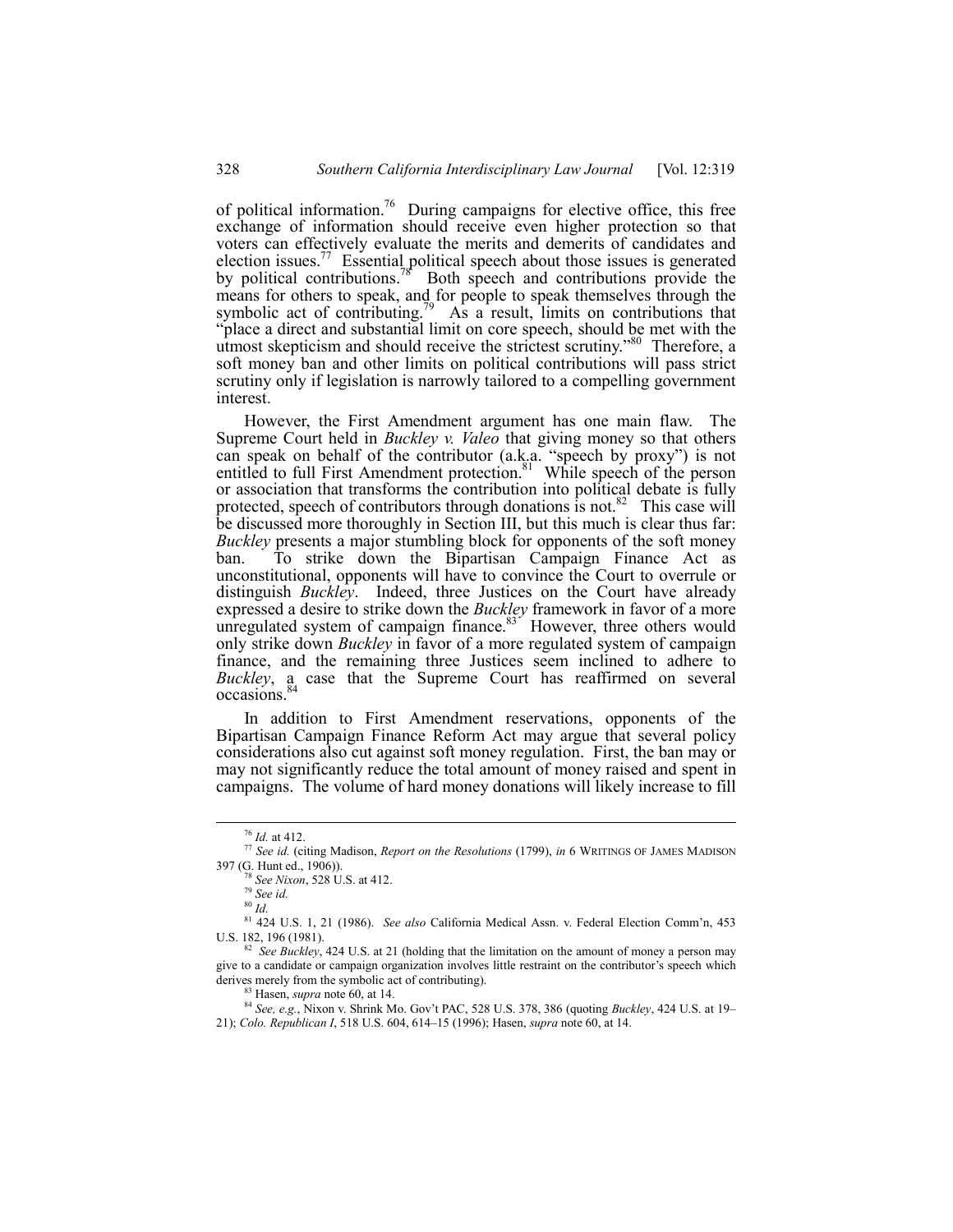the void of some of the banned soft money funds. Of course, because the size of hard money donations is strictly limited, this means funds will have to come from a wider array of sources.<sup>85</sup> For the average American, the consequence of cracking down on soft money will mean that voters should expect to receive far more mail or telephone calls seeking political donations.

Second, money spent on campaigns increases information, but perhaps cannot buy elections. The failed Michael Huffington and Steve Forbes campaigns that spent unprecedented amounts of money are two examples. "These arguments, however, remain chiefly empirical—to some extent, even anecdotal—in a field in which empirical demonstration and proof [are] extremely difficult.<sup> $\%$ </sup>

Third, if money does indeed give a candidate an advantage in an election, a soft money ban will favor independently wealthy candidates who may spend large amounts of their own money without fear that other candidates will be able to raise matching soft money funds. The Bipartisan Campaign Finance Reform Act compensates for this concern. This allows for the tripling of hard money limits when a candidate spends more than  $$350,000$ .

Finally, if the government could actually limit contributions effectively, the result would be to redistribute power from those with money to those with other unregulated resource advantages, e.g., senior citizens with time on their hands, frequent voters, volunteers.<sup>88</sup> While some may favor redistribution, it is understandable that others might not.<sup>85</sup>

## B. CORRUPTION AND POLICY CONCERNS FAVORING A SOFT MONEY BAN

On the other hand, reformers fear that the soft money loophole is corrupting our democratic system and believe that the ban is necessary. There are two principle senses in which money corrupts. First, a soft money contribution may affect the actual substance of decisions made by public officials.<sup>90</sup> The most obvious example is a bribe where a candidate accepts financial backing and, in return, promises to provide some government privilege directly to the contributor.<sup>91</sup> The existence of actual

 <sup>85</sup> *See* H.R. 2356, 107th Cong. ß315 (2002), *available at* http://thomas.loc.gov.

<sup>86</sup> Priest, *supra* note 70, at 6.

<sup>&</sup>lt;sup>87</sup> See Anderson, *supra* note 11, at A22. Analysis of this provision is beyond the scope of this

Note.88 Bruce Cain, *Can Campaign Finance Reform Create a More Ethical Political Process?*, 31 INST. OF GOVERNMENTAL STUD. PUB. AFF. REP. 316 (1990).

<sup>89</sup> *Id.*

<sup>&</sup>lt;sup>90</sup> See Fed. Election Comm'n v. Nat'l Conservative Political Action Comm., 470 U.S. 480, 497 (1985) ("Corruption is a subversion of the political process. Elected officials are influenced to act contrary to their obligations of office by the prospect of financial gain to themselves or infusions of money into their campaigns.").

<sup>91</sup> *See* Priest, *supra* note 70, at 6.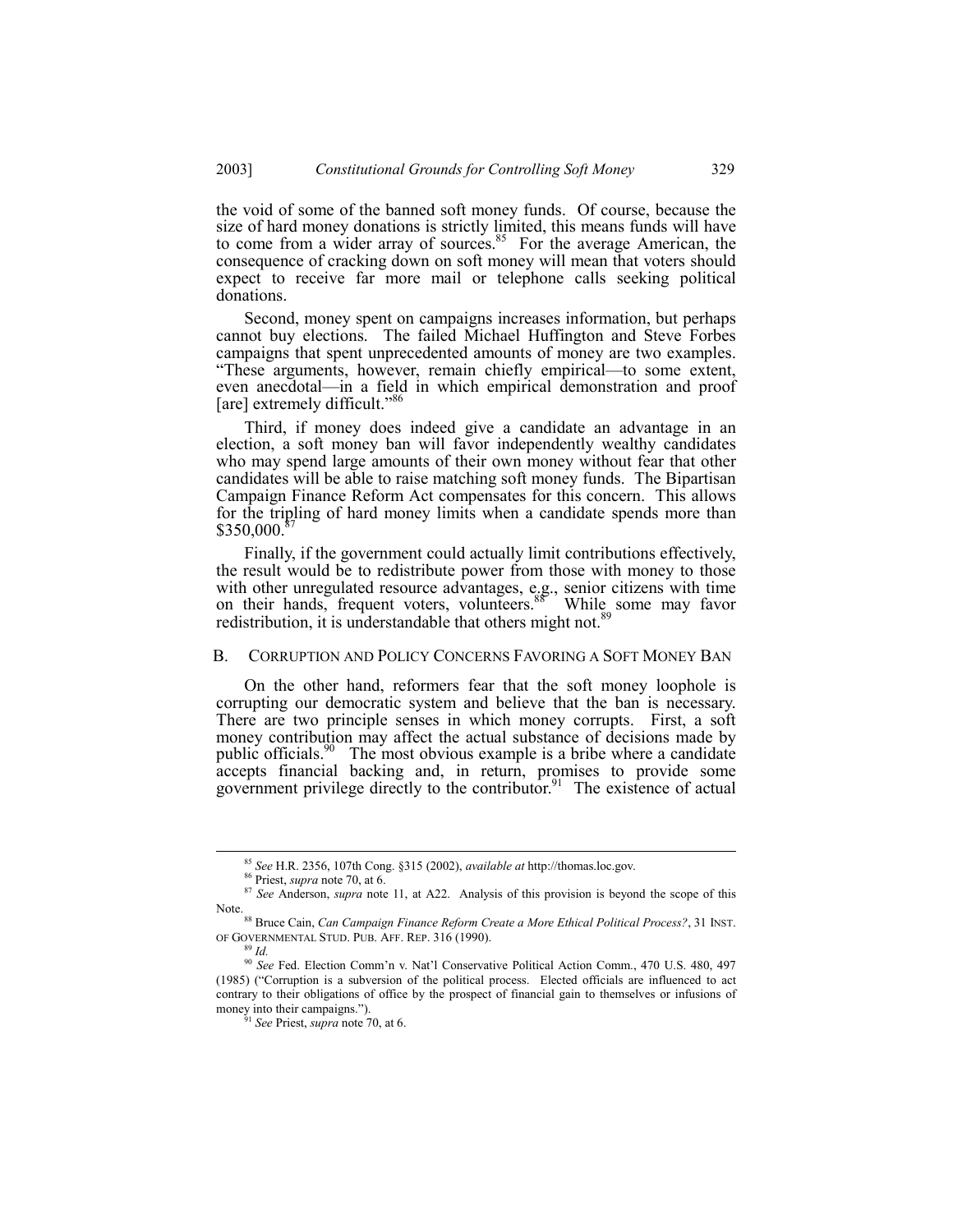corruption provides the most compelling grounds to argue for soft money regulation.<sup>9</sup>

The second, and less direct, effect is that soft money contributions can corrupt by drawing a candidate's attention toward matters of interest to the contributor, as opposed to the broader interests of the public.<sup>93</sup> Soft money may actually influence elected officials "to act contrary to their obligations" of office by the prospect of financial gain to themselves or infusions of money into their campaign."<sup>94</sup> Even less directly, money can buy access to the official and provide an opportunity for the contributor to persuade a legislator.<sup>55</sup> In either case, soft money can have the same potential In either case, soft money can have the same potential corrupting effect as direct contributions, which the Supreme Court has recognized as a compelling government interest for regulation.<sup>96</sup>

A deeper analysis reveals that money may be corrupting on a societal level. $97$  Even if money does not affect the decisions or views of candidates or elected officials, money has a corrupting effect on the political process.<sup>9</sup> Our democracy is structured to treat each citizen as morally and politically equal through the principle of one person/one vote.<sup>99</sup> Each qualified citizen may exercise this right to vote, regardless of the size of his or her bank account. Given that principle of equality, it is wrong to allow those citizens with greater financial resources to participate more actively in politics through unlimited soft money contributions than those citizens with fewer financial resources.<sup>100</sup> Holding elected office should not become a club for millionaires where a candidate either has an abundance of money or becomes indebted to a contributor.<sup>101</sup>

For these reasons, reformers argue that soft money has greatly contributed to the American people's loss of confidence in the political process. A 1997 *New York Times* poll found that 89% of Americans believe that this country's campaign finance system needs fundamental changes or a complete overhaul.<sup>102</sup> The poll also documented the growing frustration that citizens have with elected officials in Washington—75% of those polled said that they believed that many of their public officials make or change policy decisions as a result of the money they receive from major contributors.<sup>103</sup> Proponents of soft money regulation believe that such conduct is outrageous.

 <sup>92</sup> *See id.*

<sup>&</sup>lt;sup>93</sup> See *Federal Election Comm'n*, 470 U.S. at 497 ("Corruption is a subversion of the political process.").

<sup>94</sup> *Id.*

<sup>95</sup> *See id.*

<sup>&</sup>lt;sup>96</sup> *See* Buckley v. Valeo, 424 U.S. 1, 25–26 (1976).

<sup>97</sup> *See* Priest, *supra* note 70, at 6.

<sup>98</sup> *See id.*

<sup>99</sup> *See id.*

<sup>100</sup> *See id.*

<sup>101</sup> *See* 143 CONG. REC. S9998 (1997) (testimony of Sen. Daschle).

<sup>102</sup> *See Senate Soft Money Hearings*, *supra* note 5 (statement of Scott Harshbarger, President and CEO, Common Cause).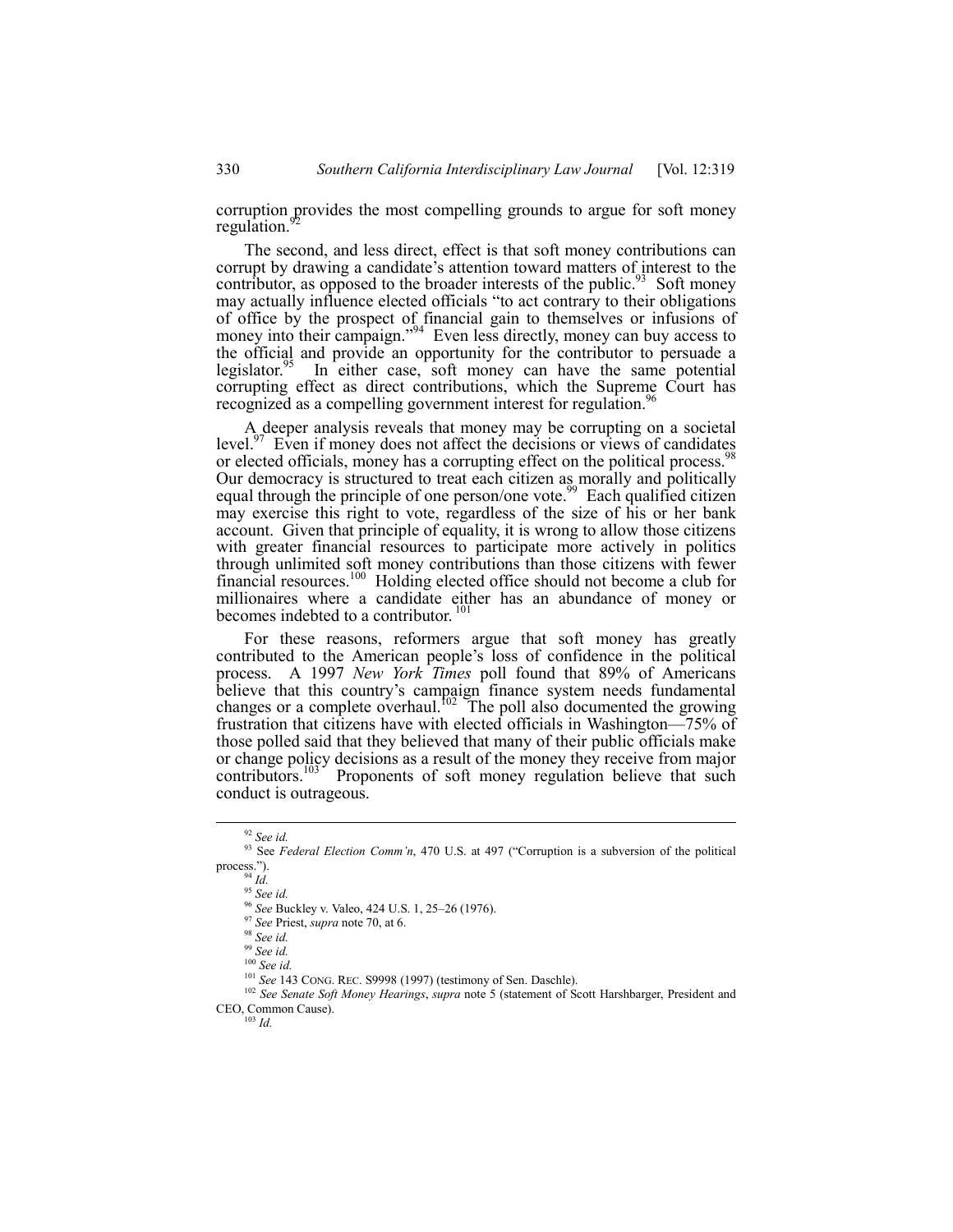Only the most politically naïve could believe that this soft money is not given by the donors to curry favor with federal officials. Only the most gullible could believe that these contributions have no impact on the recipients and result in no favoritism to the donors. And only the most credulous could believe that this money is not spent to influence federal elections.<sup>104</sup>

# C. SOFT MONEY LIMITS UNDER RECENT LEGISLATION

In response to the public's growing frustration over the flow of soft money into federal elections, two rival campaign finance bills were introduced into Congress during the  $2001-2002$  legislative session. The first bill, the Open and Accountable Campaign Financing Act of 2001, placed a \$60,000 yearly cap on soft money contributions by individuals to national political party committees.<sup>105</sup> To compensate for diminished soft money funds, the bill tripled most hard money contributions to candidates, political action committees, and political parties.<sup>106</sup> Since this bill was a rival to the successful Bipartisan Campaign Finance Reform Act, it did not pass Congressional vote.

The second bill, the Bipartisan Campaign Finance Reform Act of 2001, known as the "Shays-Meehan Bill" in the House and the "McCain-Feingold Bill" in the Senate, completely eliminates federal soft money.<sup>107</sup> Under the bill, national parties and federal office holders cannot solicit, receive, or spend any funds not subject to the limitations, prohibitions, and reporting requirements of FECA.<sup>108</sup> All contributions now fall under the hard money requirements of current election laws.<sup>109</sup> Moreover, to prevent the loophole from simply migrating to state party fundraising, state, and local parties can no longer spend money on any activity that might affect a federal election.<sup>110</sup>

The Bipartisan Campaign Finance Reform Act endured a rocky battle in Congress since its inception in 1995. As of August 1998, many commentators believed that it would pass Congressional approval when the House voted 252–179 in favor of the Shays-Meehan Bill.<sup>111</sup> However, its senatorial counterpart, the McCain-Feingold Bill, fell to a Republican-led filibuster that same year.<sup>112</sup> When the Senate failed to act on the bill before

<sup>106</sup> *See id.*

 <sup>104</sup> *See House Const. Hearings*, *supra* note 3 (testimony of Donald J. Simon, Acting President, Common Cause).

<sup>105</sup> S. 22, 107th Cong. (2001), *available at* http://thomas.loc.gov.

<sup>&</sup>lt;sup>107</sup> Letter from Congressman Christopher Shays to author (Dec. 17, 1999) (on file with author) (explaining the Shays-Meehan Bill).

<sup>108</sup> *See* Bipartisan Campaign Reform Act, S. 25, 105th Cong. (1997). *See also* Feingold, *supra* note 52, at 211.

<sup>109</sup> *See* Feingold, *supra* note 52, at 211.

<sup>110</sup> *See id. See also* H.R. 2183, 105th Cong. 101 (1997).

<sup>111</sup> *See* Bipartisan Campaign Integrity Act, H.R. 2138, 105th Cong. (1997).

 $112$  C.Q. ALMANAC (1998) (despite the vote of 51–48 in favor of the bill, the 60 votes for cloture to kill the filibuster were not obtained).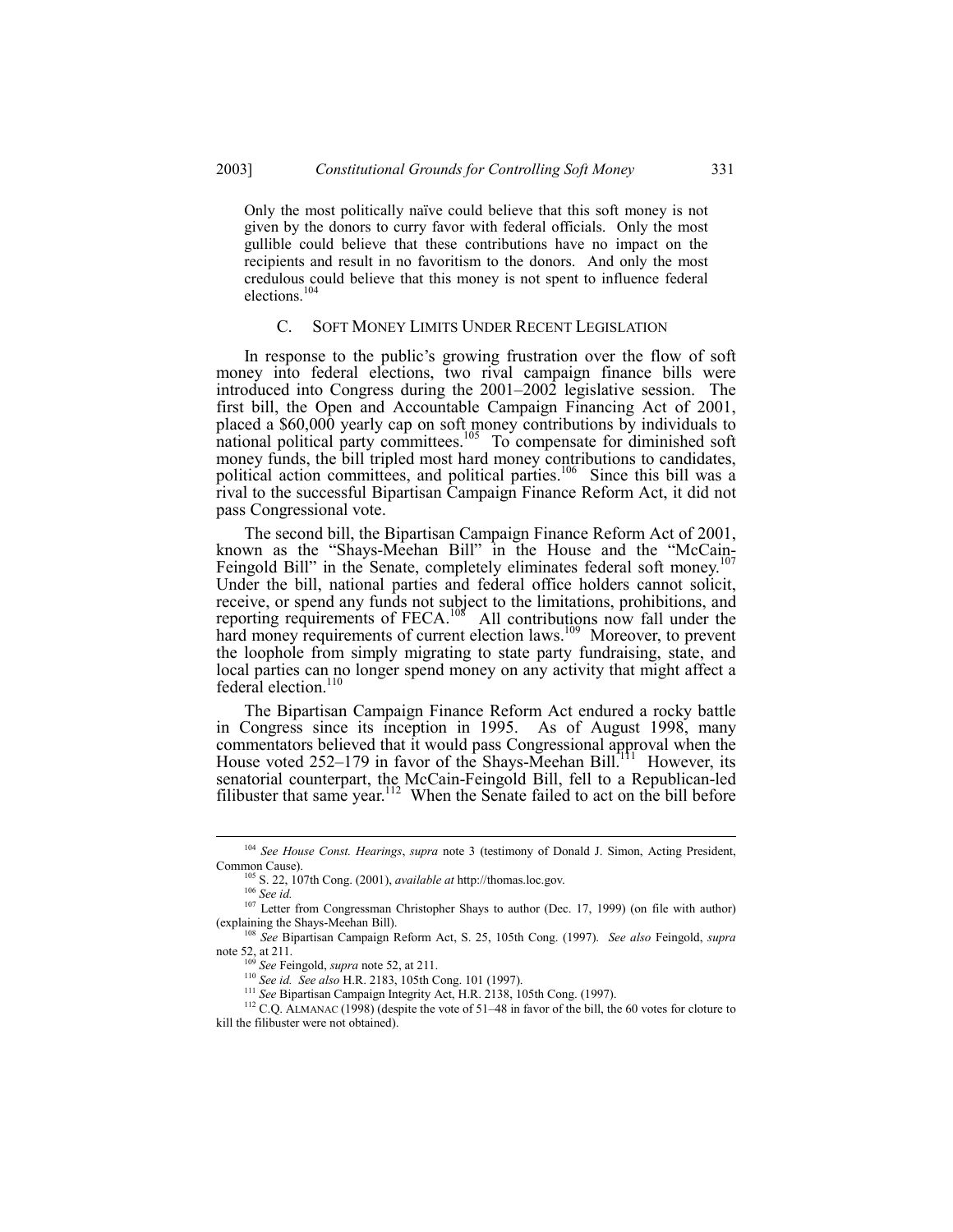the end of session, the Shays-Meehan bill, which already passed the House, died as well.<sup>11</sup>

Both the Shays-Meehan and McCain-Feingold bills were reintroduced in the 2001–2002 legislative session.<sup>114</sup> The House again passed the Shays-Meehan Bill in February of this year by a margin of  $\tilde{2}40-189$ .<sup>115</sup> This time, however, the Bipartisan Campaign Finance Reform survived as the McCain-Feingold Bill, passing the Senate by a vote of 60–40 and ending the seven-year battle in Congress.<sup>116</sup> The Act passed both chambers in the same form, and thereby bypassed a conference committee and went straight to President Bush's desk for final approval.<sup>117</sup> The President signed the bill into law on March 27, 2002.<sup>118</sup> The battle has now shifted to the courts.<sup>119</sup>

The Bipartisan Campaign Finance Reform Act will probably have two effects if it survives judicial reveiw.<sup>120</sup> First, it will likely reduces the total amount of money in political campaigns.<sup>121</sup> Second, it will likely force candidates to spend more time campaigning for small-dollar donations from local constituents.<sup>122</sup> For these reasons, many reformers believe that some form of soft money regulation is inevitable.<sup>123</sup> Now that the Bipartisan Campaign Finance Reform Bill has become law, opponents will argue that Congress violated the Constitution.<sup>124</sup>

# III. A FIRST AMENDMENT ANALYSIS OF A SOFT MONEY REGULATION

All laws, soft money limits included, must accord with the U.S. Constitution. Opponents of the Bipartisan Campaign Finance Reform Act claim the Constitution raises several impediments to a soft money ban. Part A provides the Supreme Court's framework for interpreting campaign finance regulation within the meaning of the First Amendment, as shaped by four major cases. Part B applies the framework to regulations on soft money and concludes that restricting or closing the soft money loophole is constitutional.

 <sup>113</sup> *See* Yarmish, *supra* note 41, at 1270.

<sup>114</sup> The Brookings Inst., *Campaign Finance Key Legislation*, *at* http://www.brookings.edu/ gs/cf/bills.htm (last visited Mar. 25, 2002).

The Brookings Institution, *supra* note 13. See Anderson, supra note 11.

<sup>116</sup> *See id.*

<sup>117</sup> *See id. See also* Bipartisan Campaign Finance Act of 2001, S. 27, 107th Cong., 1st Sess. (McCain-Feingold); Bipartisan Campaign Finance Act of 2001, H.R. 380, 107th Cong., 1st Sess. (Shays-Meehan).

<sup>&</sup>lt;sup>118</sup> Press Release, President George W. Bush, President Signs Campaign Finance Reform Act (Mar. 27, 2002) *at* http://www.whitehouse.gov/news/releases/ 2002/03/20020327.html*.*

See supra notes 15–16 and accompanying text.

<sup>120</sup> *See 143 CONG. REC. S10001* (1997) (statement of Sen. McCain).

<sup>121</sup> *See id.*

<sup>122</sup> *See id.*

<sup>123</sup> *Campaign Finance Reform: Hearings Before the Comm. on House Oversight*, 105th Congress (1998) (testimony of Rep. Harold Ford, Jr.) *available at* 1998 WL 54216.

 $124$  *See supra* notes 15–16 and accompanying text.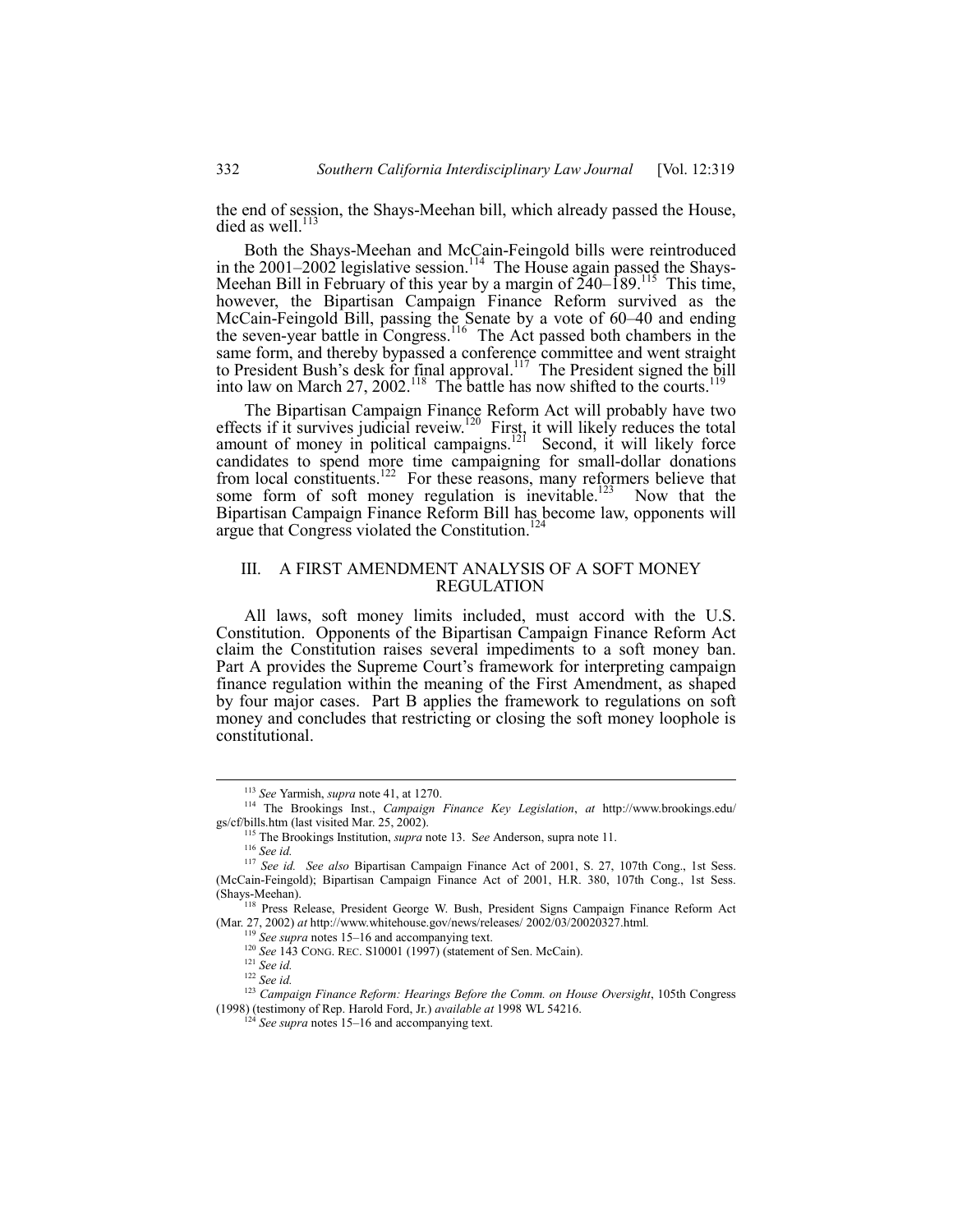#### A. THE SUPREME COURT'S EFFECT ON THE CAMPAIGN FINANCE SYSTEM

Since 1976 the Supreme Court has attempted to divide the types of election spending that the federal government may prohibit from constitutionally protected spending. While this line is somewhat blurry, especially regarding soft money, a basic principle has emerged. *Contributions* made by individuals or groups to individual candidates or to political action committees may be limited, but independent *expenditures* by individuals, and expenditures by candidates from their own funds, may not be limited.<sup>125</sup> This sub-section explains the four major cases that developed this doctrine: *Buckley v. Valeo*, <sup>126</sup> *Colorado Republican Federal Campaign Committee v. FEC (I* and *II)*, 127 and *Nixon v. Shrink Missouri* Government PAC.<sup>128</sup>

## 1. Buckley v. Valeo *(1976)*

The first and most important of the campaign finance reform cases is *Buckley v. Valeo*, in which the Supreme Court upheld some, but not all, of Congress' 1974 FECA Amendments that regulated the financing of political campaigns.129 In *Buckley*, the Court articulated a constitutional distinction between political contributions and expenditures.<sup>130</sup> It sustained contribution  $\lim_{x\to 0}$  is but found FECA's expenditure limits unconstitutional.<sup>132</sup>

Some basic constitutional principles underlie the Court's opinion namely, the precept that restrictions on political contributions and expenditures infringe on the rights of speech and association. Because the Court is very suspicious of laws that limit free speech, it applies a heightened standard of judicial review when deciding if laws that limit speech are constitutional. The First Amendment provides that "Congress shall make *no* law  $\ldots$  abridging the freedom of speech.<sup>7133</sup> A major purpose of the First Amendment is to protect the free discussion of governmental affairs, and political speech is among the most highly

<sup>&</sup>lt;sup>125</sup> Buckley v. Valeo, 424 U.S. 1, 58-59 (1976).

<sup>126</sup> *See id.* at 1.

<sup>&</sup>lt;sup>127</sup> Colo. Republican Fed. Campaign Comm. v. Fed. Election Comm'n., 518 U.S. 604 (1996) (I); Colo. Republican Fed. Campaign Comm. v. Fed. Election Commín, 533 U.S. 431 (2001) (II).

<sup>128 528</sup> U.S. 377 (2000).

<sup>129</sup> *Buckley*, 424 U.S. *passim* (1976).

 $130$  *Id.* at 19–21.

<sup>&</sup>lt;sup>131</sup> *See id.* at 7 (determining that FECA limited individual political contributions to \$1,000 to any single candidate per election, with a corollary \$25,000 limit on aggregate contributions by any individual in any year).

<sup>&</sup>lt;sup>132</sup> These unconstitutional limitations on expenditures include a \$1,000-per-year limit on independent expenditures by individuals and groups on behalf of a "clearly identified" candidate, various limits on expenditures by a candidate from personal or family funds, and various limits on total campaign spending.

<sup>133</sup> *See Buckley*, 424 U.S. at 14. *See also* U.S. CONST. amend. I (emphasis supplied).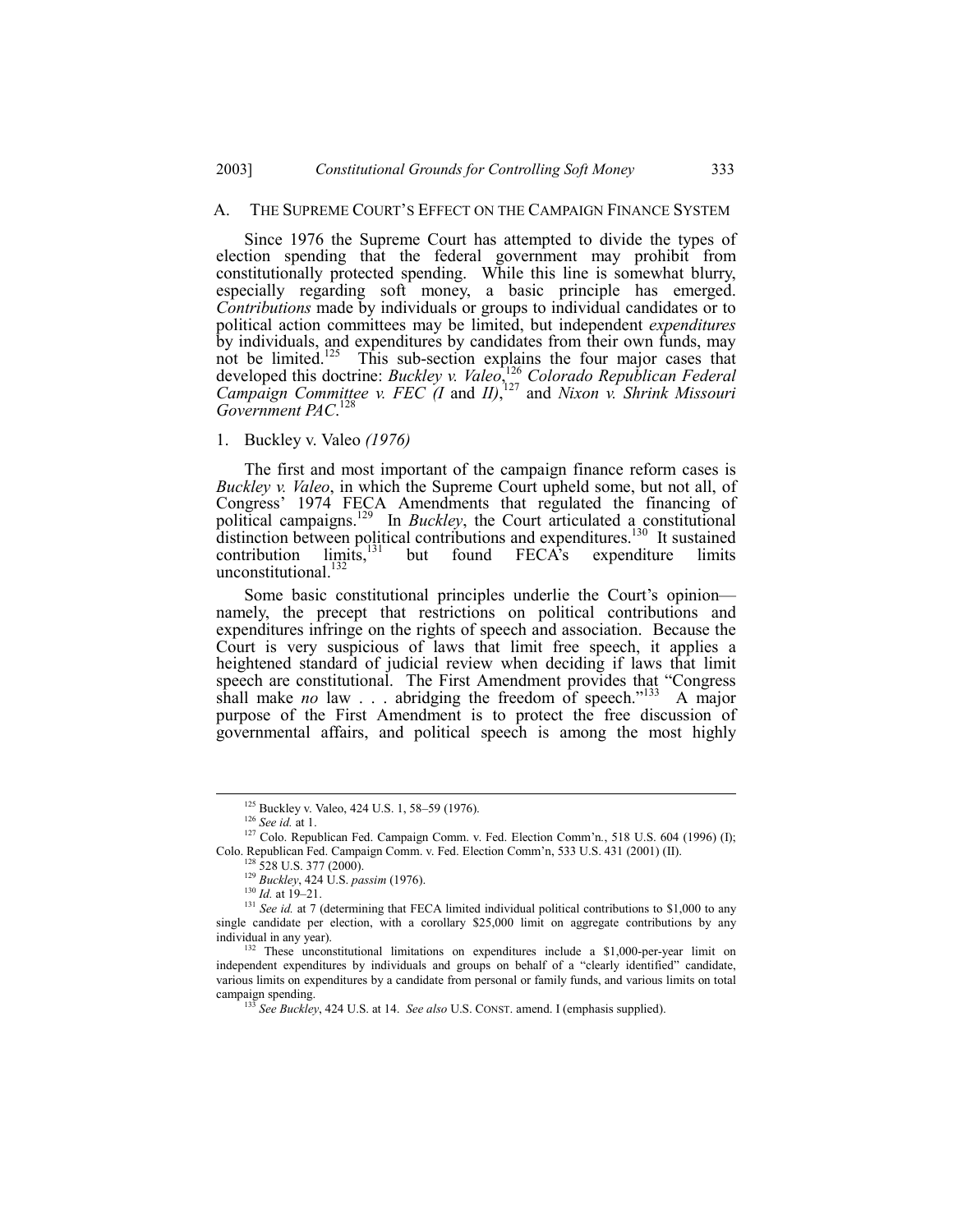protected forms of free speech.<sup>134</sup> The government may not restrict the speech of some to enhance the relative voice of others.<sup>13</sup>

*Buckley* resolved the question of whether the FECA Amendment contribution and expenditure limits on free political speech unconstitutionally inhibited political speech, one of the most fundamental First Amendment activities.<sup>136</sup> The Court found that spending money in election campaigns is speech and, thus, it deserves the application of ìclosest scrutinyî to determine the constitutionality of limits on contributions and expenditures.<sup>137</sup> Close scrutiny is a two-prong standard of review that requires limits on free speech to be "closely drawn" to match a "sufficiently important" government interest.<sup>138</sup> Limits on contributions and expenditures, therefore, would not be constitutional unless such limits are both closely drawn and serve a sufficiently important government interest.

Despite such high scrutiny, the Court upheld campaign *contribution* restrictions.<sup>139</sup> Under the first prong of close scrutiny, the Court found the governmental interest supporting contribution limits to be powerful and overriding. The government had a sufficiently important interest in limiting both the actual and apparent corruption resulting from individual contributions sometimes made to secure political gain from a candidate.<sup>140</sup> Preventing corruption, or the appearance of corruption, remains the "single" narrow exception to the rule that places limits on political activity, protected by the First Amendment."<sup>141</sup>

The Court also found that contribution limits satisfied the second prong of close scrutiny because they are closely drawn to guard against corruption or the appearance of corruption, and lesser restrictive alternatives would be inadequate.<sup>142</sup> Contribution limits only marginally restrict the contributor's ability to engage in free speech because someone other than the contributor transforms those contributions into political speech.<sup>143</sup> Monetary donations do not demonstrate why a contributor supports a candidate, so the amount of the contributor's communication does not increase proportionately with the size of the contribution.<sup>144</sup> Political donations only express the Political donations only express the "undifferentiated, symbolic act of contributing," but that symbolism is largely independent of the dollar amount.<sup>145</sup> Therefore, contributions limits survive constitutional muster because they do not significantly restrict First

 <sup>134</sup> *See Buckley*, 424 U.S. at 14.

<sup>135</sup> See id. See also Lillian R. BeVier, *Campaign Finance "Reform" Proposals: A First Amendment Analysis,* POLICY ANALYSIS NO. 282 (1997).

<sup>&</sup>lt;sup>136</sup> See Buckley, 424 U.S. at 7-8. <sup>137</sup> *See id.* at 14. <sup>138</sup> *See id.* <sup>139</sup> *See id.* at 58.  $^{140}$  *Id.* at 26–27.  $141$  *Id.* at 25–26. <sup>142</sup> *See id.* at 19, 38.  $\frac{143}{1}$ *Id.* at 20–21. <sup>144</sup> *Id.*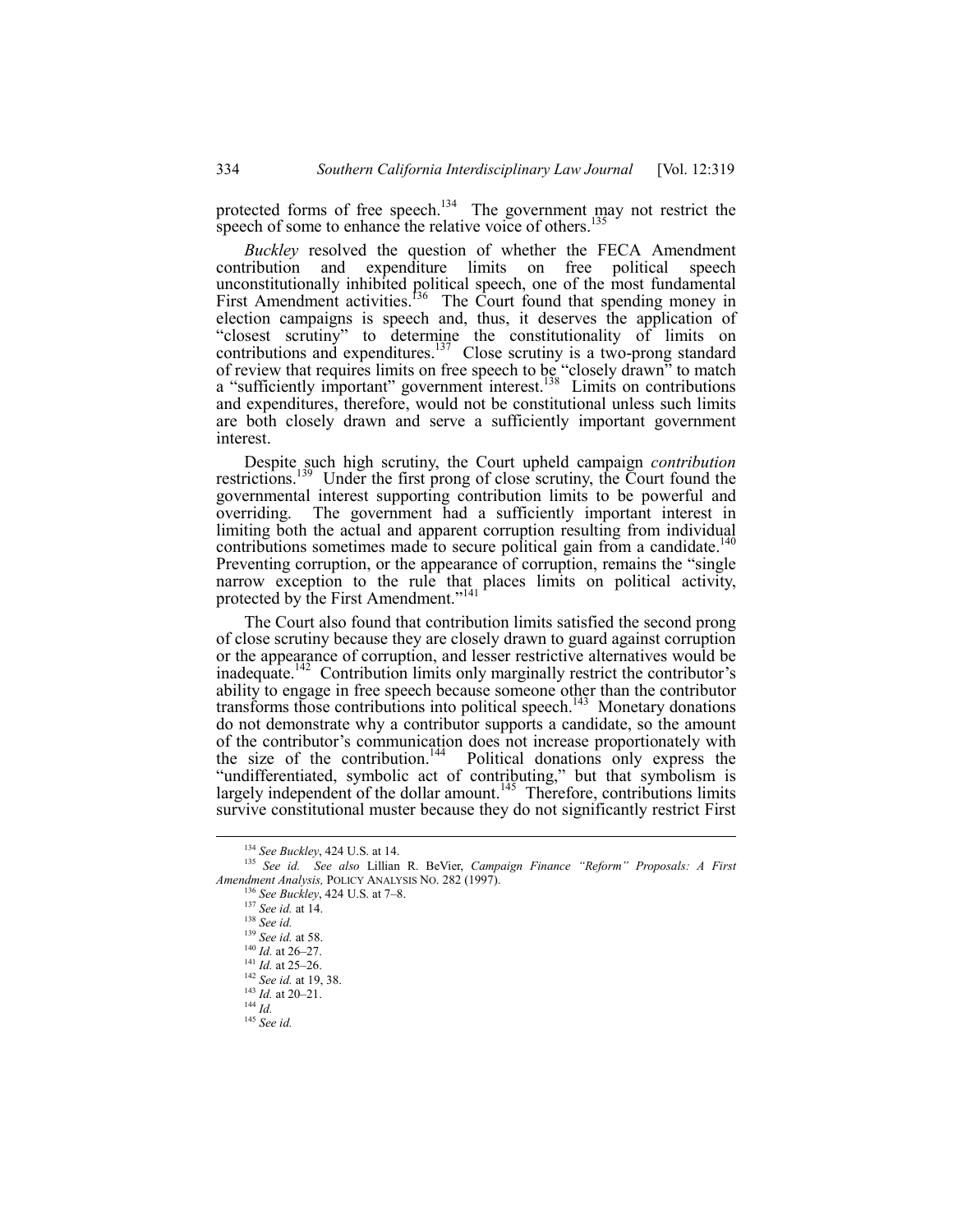Amendment-protected free speech, as limiting the dollar amount does not muffle the symbolic act of contributing.

By contrast, the Court found that the limitations on political *expenditures* by individuals acting independently from candidates imposed direct and substantial restraints on free speech and also limited political expression at the core of First Amendment freedoms.<sup>146</sup> Neither prong of the close scrutiny test was satisfied.<sup>147</sup> First, the governmental interest in preventing corruption or the appearance of corruption was not furthered by limits on political expenditures made independently from the candidate and his campaign.<sup>148</sup> Bribery risks occur only when a candidate accepts or coordinates funds directly with a donor, not when expenditures are made beyond the candidate's control.<sup>149</sup> Thus, spending controlled by, or coordinated with, a campaign should be treated as a contribution, not an expenditure.<sup>150</sup>

Second, expenditure limits cannot be closely drawn to eliminate corruption or the appearance of corruption. The expenditure limits in question only restricted advocacy for the election or defeat of a "clearly identified candidate.<sup>"151</sup> So long as a candidate was not clearly identified, ads could still air supporting a candidate's view without expressly advocating that candidate's election.<sup>152</sup> Since the limits on independent expenditures were not closely drawn to the governmental interest in preventing corruption or the appearance of corruption, they failed the close scrutiny test. Therefore, the Court held that limits on independent expenditures unconstitutionally restrict protected free speech.

To date, *Buckley* provides the framework for all of the major campaign finance cases. "Any judicial consideration of the constitutionality of campaign finance reform legislation must begin and usually ends with the comprehensive decision in *Buckley*.<sup>7153</sup>

However, the case has been criticized on many levels.<sup>154</sup> First, critics question the Court's treatment of spending money as speech, rather than conduct that communicates.<sup>155</sup> Spending money itself may facilitate speech and is a way of expressing support for a candidate, but it is arguably distinguishable from "pure" speech.<sup>156</sup> Thus, the critics argue that the

 <sup>146</sup> *Id.* at 39.

<sup>&</sup>lt;sup>147</sup> *See id.* at 45–47.

<sup>148</sup> *See id.*

<sup>149</sup> *See id.* at 47. <sup>150</sup> *See id.* at 46.

<sup>151</sup> *Id.* at 45.

<sup>152</sup> *See id.*

<sup>153</sup> Kruse v. City of Cincinnati, 142 F.3d 907, 911 (6th Cir. 1998), *cert. denied*, 525 U.S. 1001 (1998).

<sup>154</sup> See, e.g., ERWIN CHEMERINSKY, CONSTITUTIONAL LAW 1120-21 (2001).

<sup>155</sup> *See id.* (citing J. Skelly Wright, *Politics and the Constitution: Is Money Speech?*, 85 YALE L. J. 1001 (1976)).

<sup>156</sup> *See* CHEMERINSKY, *supra* note 154, at 1121.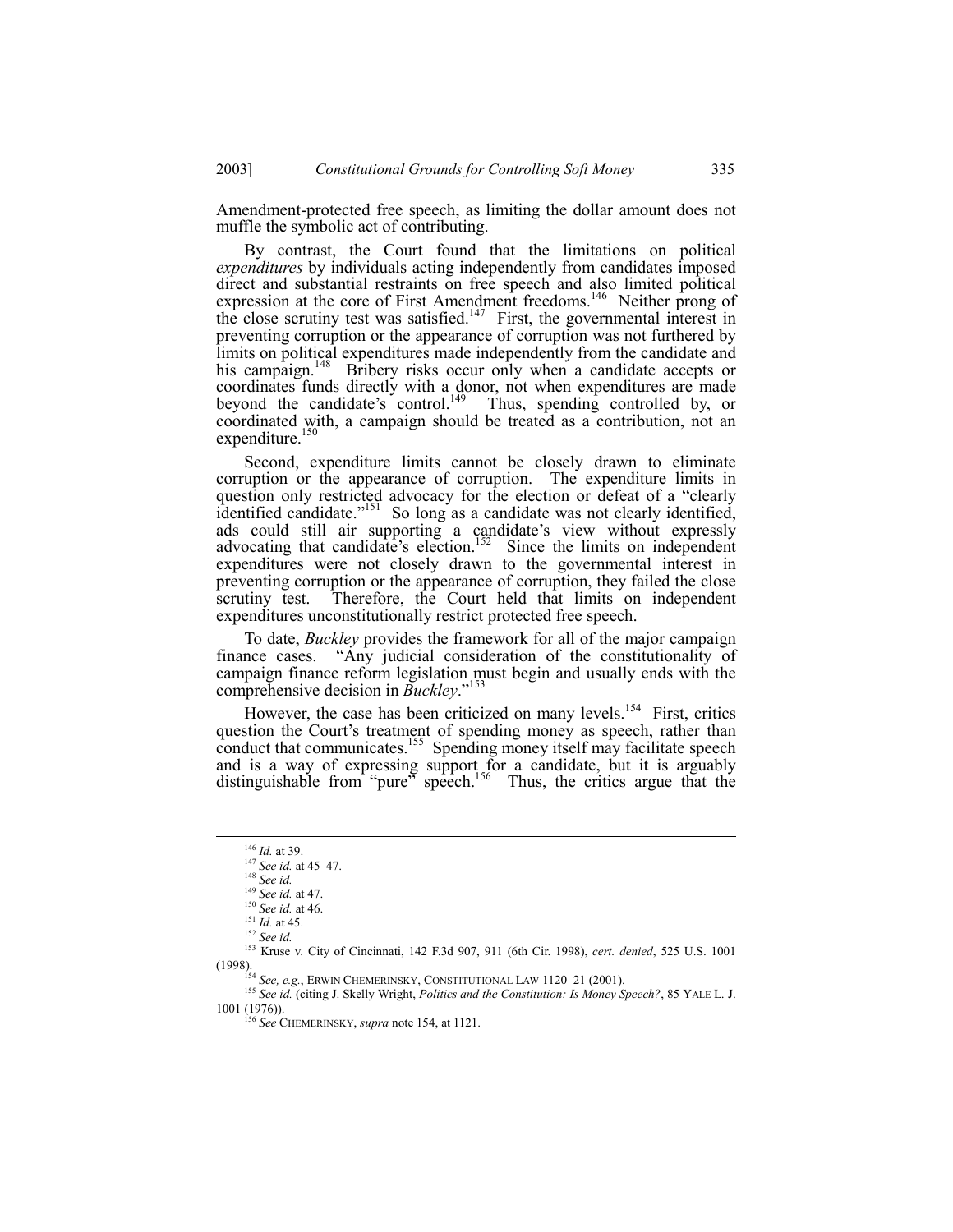Court should have applied a less stringent form of judicial review rather than strict scrutiny.<sup>1</sup>

Second, critics have questioned the Court's distinction between expenditure and contribution limits.<sup>158</sup> Contributors can influence elected officials, just as those who make expenditures on behalf of campaigns can influence elected officials.<sup>159</sup> Therefore, both situations raise questions of corruption, particularly when large amounts of money are involved.<sup>160</sup>

Third, some have criticized the Court "for giving inadequate weight to the value of equality  $\ldots$  in political campaigns.<sup>7161</sup> By allowing unlimited expenditures, perhaps the Court has permitted "the wealthy to drown out the voices of those with less money." $162$  As a result, those with more money potentially have "much more influence in election campaigns and ultimately with elected officials.<sup> $163$ </sup> Perhaps the principle of equality "is a compelling interest that justifie[s] the expenditure limits that the Court invalidated."<sup>164</sup>

2. Colorado Republican Federal Campaign Committee v. Federal Election Commission *(*"Colorado Republican I, " 1996) *(*"Colorado Republican II*,î 2001)*

*Colorado Republican Federal Campaign Committee v. Federal Election Commission*<sup>165</sup> is probably the Supreme Court's most important campaign finance decision since *Buckley v. Valeo*—so much so that the case reached the Supreme Court on two different occasions. The first instance was in 1996, when *Colorado Republican I* posed the issue of whether the government could constitutionally limit the amount of money a political party spends on a candidate's campaign.

A political party can spend money for candidates in one of two ways. It can either coordinate expenditures with a candidate, or it can make expenditures independent of the candidate. A coordinated expenditure occurs when the candidate and party collaborate on how to best use collective campaign funds. For example, in a coordinated expenditure, the candidate may tell party officials to buy billboard space in the north part of town because that candidate has already paid for ads in the south. Conversely, an independent expenditure happens when a candidate and a party do not collaborate on spending campaign funds. In an independent expenditure, the party may buy billboard space in the northern part of a

 <sup>157</sup> *See id.*

<sup>158</sup> *See id. See also* Lillian R. BeVier, *Money and Politics: A Perspective on the First Amendment and Campaign Finance Reform*, 73 CAL. L. REV. 1045 (1985).

<sup>159</sup> *See* CHEMERINSKY, *supra* note 154, at 1121.

<sup>160</sup> *See id.*

<sup>161</sup> *Id.* (citing Marlene Arnold Nicholson, *Buckley v. Valeo: The Constitutionality of the Federal Election Campaign Act Amendments of 1974*, 1977 WIS. L. REV. 323, 336).

<sup>162</sup> CHEMERINSKY, *supra* note 154, at 1121.

<sup>163</sup> *Id.*

<sup>164</sup> *Id.*

<sup>165 518</sup> U.S. 604 (1996).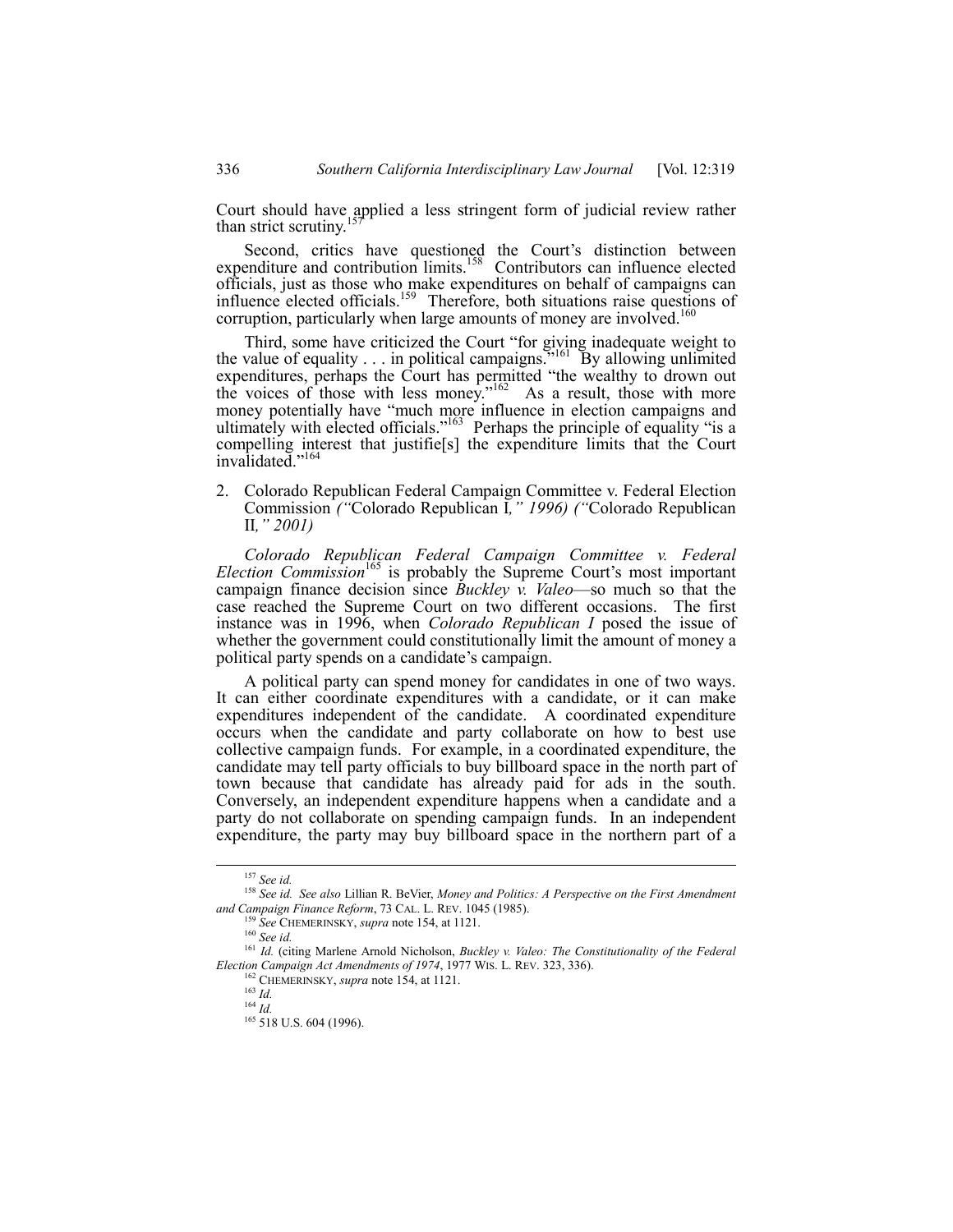voting district, unaware that the candidate just purchased ads covering the south.

*Colorado Republican I* did not address whether limits on coordinated expenditures were constitutional, but instead, limited its opinion to the constitutionality of limits on *independent* expenditures.<sup>166</sup> Answering this narrow question, the Court held that any limit on how a party spends its money independently of a congressional candidate is a violation of the party's right to free speech.<sup>167</sup> It reasoned that the Constitution grants individuals, candidates, and ordinary political committees the right to make unlimited independent expenditures.<sup>168</sup> That same right cannot be denied to the political parties.<sup>169</sup> The case was remanded to determine whether limits placed on *coordinated* expenditures also violated the Constitution.<sup>1</sup>

In 2001, the case made its way back to the Supreme Court as *Colorado Republican II*. In the sequel, the Court finally answered the question it avoided in *Colorado Republican I*: whether parties had a right to spend unlimited sums *in coordination with* the parties' candidates.<sup>171</sup> In a 5–4 opinion, the *Colorado Republican II* Court held that the government may limit expenditures that a party coordinates with a candidate under an anticorruption rationale. It reasoned that "[d]onors give to the part[ies] with the tacit understanding that the favored candidate will benefit" and that donors "use parties as conduits for contributions meant to place candidates under obligation.<sup>7172</sup> Coordinated expenditures that attempt to undermine contribution limits are neither pure contributions nor pure expenditures like those considered in *Buckley* and *Colorado Republican*  $I^{173}$ <sup>1</sup> Nevertheless, Congress may choose to regulate coordinated expenditures as if they were contributions because coordinated expenditures have the ability to corrupt.<sup>174</sup> Since the FECA's limits on coordinated expenditures satisfied the anti-corruption rationale, the Court upheld the limits as the anti-corruption rationale, the Court upheld the limits as constitutional. Hence coordinated expenditures may be considered Hence, coordinated expenditures may be considered contributions and not expenditures for the purpose of First Amendment analysis.

In *Colorado Republican I* and *II*, the Court only addressed hard money expenditures, not the soft money loophole.<sup>176</sup> Nevertheless, both cases

<sup>&</sup>lt;sup>166</sup> See Colo. Republican Fed. Campaign Comm. v. Fed. Election Comm'n (I), 518 U.S. 604, 613-15 (1996) (holding that party expenditures that are uncoordinated with a candidate cannot be limited).

<sup>&</sup>lt;sup>167</sup> *See id.* at 614–16.

<sup>168</sup> *See id.* at 618.

<sup>169</sup> *See id.*

<sup>&</sup>lt;sup>170</sup> *See id* at 623–26.

<sup>171</sup> Richard L. Hasen, *supra* note 60, at 9.

<sup>&</sup>lt;sup>172</sup> Colo. Republican Fed. Campaign Comm. v. Fed. Election Comm'n (II), 533 U.S. 431, 453, 458 (2001).

<sup>&</sup>lt;sup>173</sup> *See id.* at 464–65.

<sup>174</sup> *Id.*

<sup>175</sup> *See* Hasen, *supra* note 60, at 9.

<sup>176</sup> *See id.* at 608. *See also* 143 CONG. REC. S10002 (1997) (testimony of Ronald Dworkin, Prof. of Jurisprudence and Fellow of Univ. College at Oxford University; Frank H. Sommer, Prof. of Law, New York Univ. School of Law; John Norton Pomeroy Prof. of Law, New York Univ. School of Law;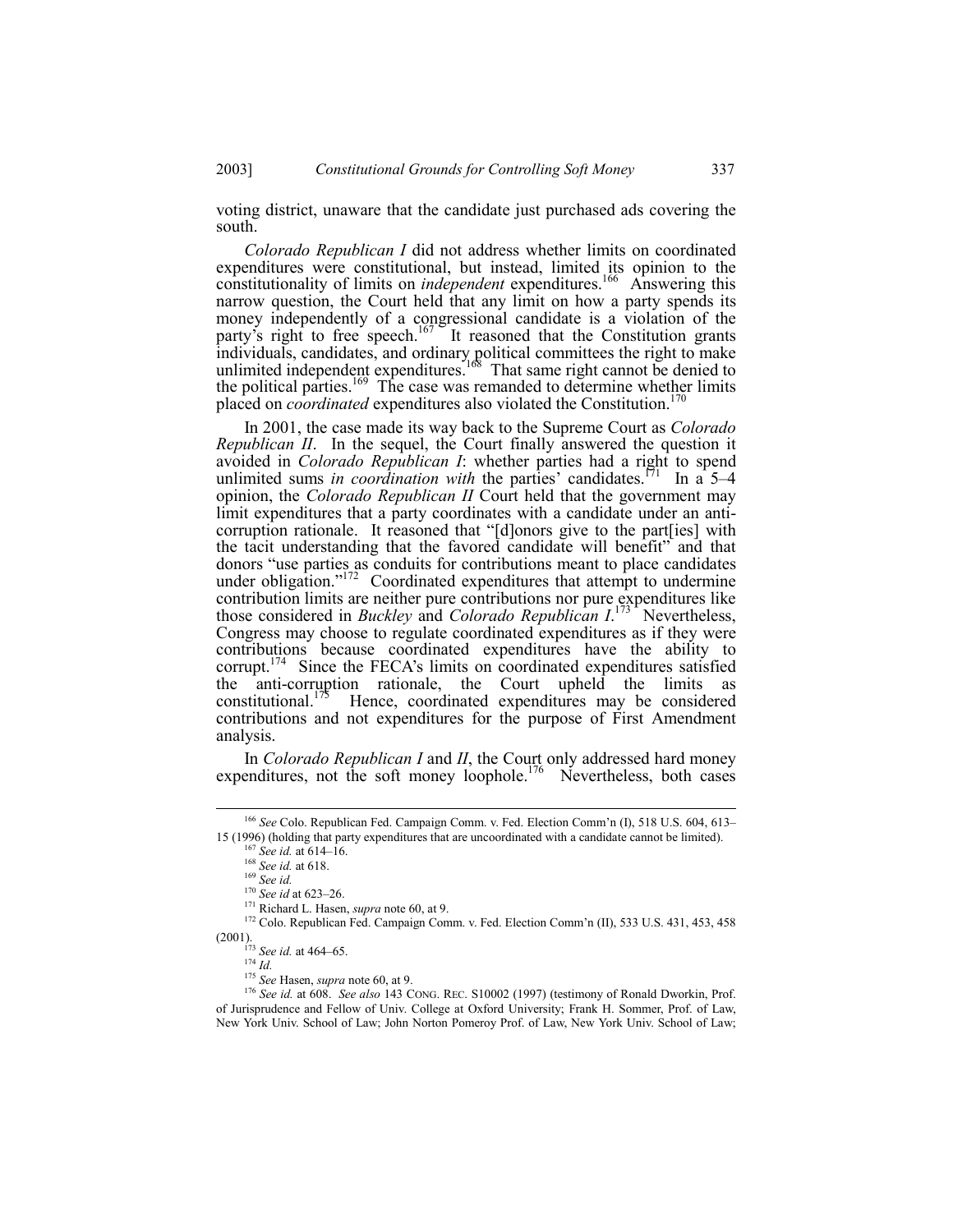appeared to indicate that government regulation of the loophole would be constitutional if soft money is considered a contribution.177 *Colorado Republican I* and *II* both reaffirmed the fundamental contributionexpenditure distinction of *Buckley*.<sup>178</sup> Indeed, the Court "could understand how Congress, were it to conclude that the potential for evasion of the individual contribution limits was a serious matter, might decide to change the statute's limitations on contributions to political parties.<sup> $179$ </sup> Closely drawn contribution limits survive close scrutiny because they "directly and materially advance the Government's interest in preventing exchanges of large financial contributions for political favors.<sup>7180</sup> The *Colorado Republican I* concurrence also indicated that soft money contribution limits would likely withstand close scrutiny: "Congress may have authority, consistent with the First Amendment, to restrict undifferentiated political party contributions [i.e., soft money contributions] which satisfy the constitutional criteria we discussed in *Buckley*, but that type of regulation is not at issue here."<sup>181</sup>

Despite indicating that Congress may limit soft money contributions in the future, *Colorado Republican I* and *II* weaken campaign-finance limits today. Political parties may spend as much money as they want in their efforts to influence the outcome of an election, so long as their spending or message is not "coordinated" with the candidate. Presumably the rationale of the *Colorado* cases will apply to presidential campaigns as well, despite the fact that major party presidential candidates may accept federal matching funds.<sup>182</sup> In all federal elections, parties will be free to spend

Burt Neuborne, Legal Dir., Brennan Ctr. for Justice); *Constitutional Issues Raised by Reform of Campaign Finance: Before Senate Comm. on Governmental Operations*, 105th Cong. (1997) (testimony of Burt Neuborne, Legal Director, Brennan Ctr. for Justice) ("[*Colo. Republican I*] was an expenditure case, not an effort to limit contributions").

<sup>&</sup>lt;sup>177</sup> See Colo. Republican I, 518 U.S. at 614-15. Whether or not soft money donations are considered contributions or expenditures is addressed in Part B of this section.

<sup>178</sup> *See id.*; *see also Colo. Republican II*, 533 U.S. at 489.

<sup>179</sup> *Colo. Republican I*, 518 U.S. at 615.

<sup>&</sup>lt;sup>180</sup> *Id.* at 617 (citing Buckley v. Valeo, 424 U.S. 1, 26–27 (1976)).

<sup>&</sup>lt;sup>181</sup> *See id.* at 630 (Kennedy, J., concurring in part and dissenting in part).

<sup>&</sup>lt;sup>182</sup> See CORRADO, MANN, ORTIZ, POTTER & SORAUF, *supra* note 25, at 12-16. Presidential elections are partially publicly funded. That is, once a major party presidential candidate meets certain requirements, the general election campaign may choose to receive full U.S. government funding from the Treasury accounts funded from the \$3 dollar voluntary taxpayer check-off. Presidential primaries are funded through a combination of public and private funding in *matching* funds—public funds that match up to \$250 of an individual's contributions. To qualify for such matching funds, the candidate must demonstrate nationwide support through raising at least \$5,000 in individual contributions of up to \$250 each in at least twenty separate states. Candidates must also agree, among other things, to:

Limit primary spending to an inflation-adjusted amount—approximately \$31 million in 1996

<sup>•</sup> Limit spending in each primary state to a specific amount (increasing with population); and

Limit spending of personal funds to \$50,000

Once these requirements are met, the candidate can receive matching payments. *See* 11 C.F.R. ß 9033.1.

Private contributions for presidential candidates are still limited as in other federal elections. Individuals may contribute up to \$1,000 to a presidential primary campaign committee, and qualified multicandidate Political Action Committees (PACs) can contribute up to \$5000. However,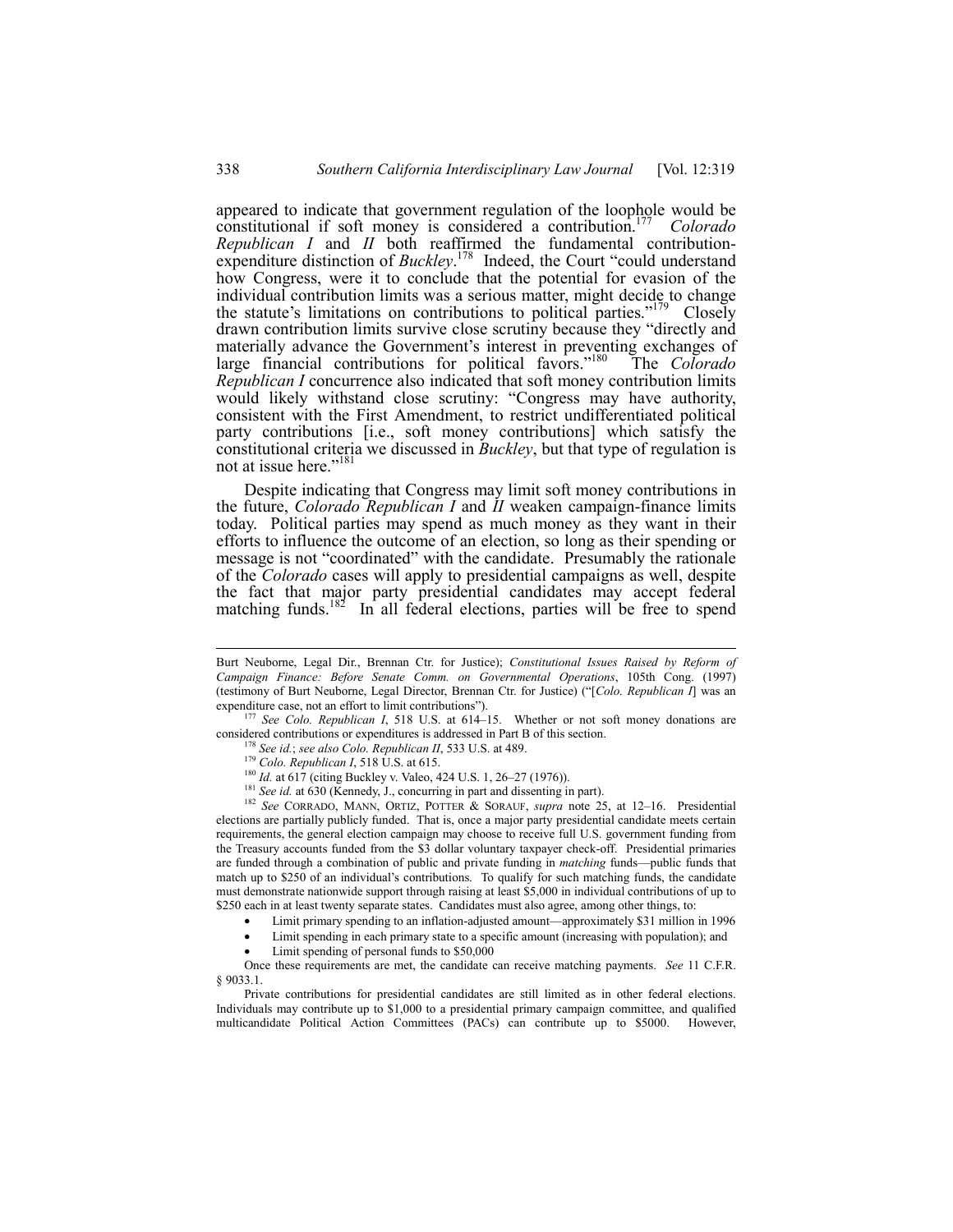unlimited amounts of money to back their candidate, so long as the party does not coordinate with the candidate. Thus, it is Congress' responsibility to limit the supply side, the monetary contributions, to the soft money loophole.

## 3. Nixon v. Shrink Missouri Government PAC *(2000)*

Finally, the recent campaign finance reform case of *Nixon v. Shrink Missouri Government PAC* reaffirmed and extended *Buckleyís* authority over federal matters to comparable state regulation of contributions to state political candidates.<sup>183</sup> The Court recognized that speech expressed during the pursuit of political office is highly protected by the First Amendment. The Court, therefore, again applied the close scrutiny test when reviewing the constitutionality of monetary limits on state parties.

Under the two-prong close scrutiny test, the Court re-affirmed the distinction between expenditures and contributions, holding that restrictions on expenditures of state parties pose direct restraints on speech, while restrictions on contributions to state parties do not.<sup>185</sup> Prevention of corruption or the appearance of corruption continues to satisfy the first prong of close scrutiny, providing a constitutionally sufficient justification behind campaign finance regulation.<sup>186</sup> Actual corruption may occur when ìlarge contributions are given to secure a political quid pro quo from current or potential office holders.<sup> $187$ </sup> Of almost equal concern to the

Presidential candidates are not required to accept public funds in either the primary or general elections. Candidates refusing such funds are permitted to spend as much of their own money in support of their own campaigns as they wish. As a result, a candidate refusing public funding would have no per-state spending limit or overall spending limit in the primary campaign, e.g., Steve Forbes in 1996, and no spending limit in the general election campaign, e.g., Ross Perot in 1992. Such a candidate could still accept private contributions in both the primary and general election campaigns, subject to the standard \$1,000 per election contribution limit for individuals.

<sup>183</sup> *See* 528 U.S. 377, 394–95 (2000).

<sup>184</sup> See id. at 386 (quoting *Buckley*, 424 U.S. at 15-16 (holding that free speech "has its fullest and most urgent application precisely to the conduct of campaigns for political office") (internal quotations omitted)).

 $185$  *See id.* (quoting *Buckley*, 424 U.S. at 19–21).

186 *See id.* at 388 (quoting *Buckley*, 424 U.S. at 25–26). *See also* Fed. Election Comm'n v. Nat. Right to Work Comm., 459 U. S. 197, 208 (1982) (noting that Government interests in preventing corruption or the appearance of corruption "directly implicate 'the integrity of our electoral process, and, not less, the responsibility of the individual citizen for the successful functioning of that process'" (quoting *United States v. Automobile Workers*, 352 U.S. 567, 570 (1957)); First Natíl Bank of Boston v. Bellotti, 435 U.S. 765, 788, n.26 (1978) ("The importance of the governmental interest in preventing [corruption] has never been doubted").

 $187$  *Nixon*, 528 U.S. at 388 (quoting *Buckley*, 424 U.S. at 26–27 (internal quotations omitted)).

Congressional candidates do not enjoy the opportunity to receive federal matching funds in either primaries or general elections.

Once a candidate becomes the presidential nominee for a major party, he or she becomes eligible for a public grant (which was \$61.82 million per candidate in 1996). To receive these funds, however, the candidate must agree to spend no more than the grant received and must not accept private contributions. Additionally, the two major party national committees may each spend a voting-age population adjustment amount (\$12 million in 1996) in coordination with their presidential candidates. *See* 2 U.S.C. § 441a (d)(2). This amount is separate from any get-out-the-vote or generic party-building activities the parties conduct.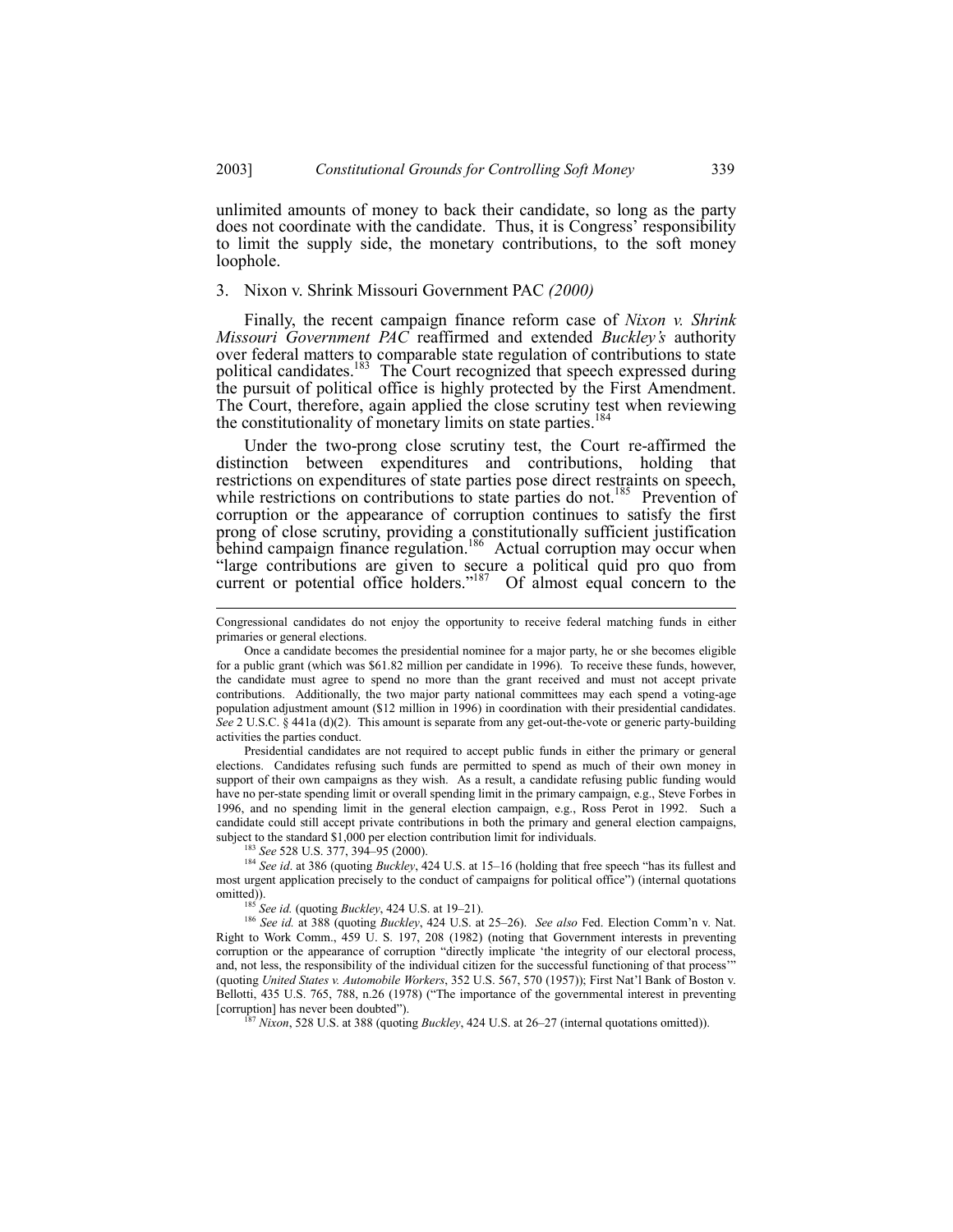Court is that the public may view large individual financial contributions as corrupting.<sup>188</sup> Congress has a sufficient governmental interest in combating erosion of public confidence in our representative democracy.<sup>189</sup>

Regulations that limit contributions to state parties also satisfy the second prong of close scrutiny. Similar to the federal contribution limits upheld in *Buckley*, state contribution limits are closely drawn to prevent actual corruption or the appearance of corruption. The Court has noted that many studies conflict about whether candidates are actually corrupted by political contributions.<sup>190</sup> It is difficult to know whether contributors donate funds because they share similar ideology with the candidate or whether the candidate receives funds and, consequently, votes in accordance with the contributor's ideology. Moreover, none of these studies likely has a significant impact on public perception. Nevertheless, the Court concluded that given the conflict among academic publications, ìthere is little reason to doubt that sometimes large contributions will work actual corruption of our political system, and no reason to question the existence of a corresponding suspicion among voters."<sup>191</sup> Contribution limits that are closely drawn to this anti-corruption rationale involve "little" direct restraint on . . . political communication" because limits on the symbolic act of contributing do "not . . . infringe the contributor's freedom to discuss candidates and issues." $192$  In sum, legislation closely drawn to prevent actual corruption or appearance of corruption serves as a sufficiently important reason  $\hat{f}$  Congress to regulate political contributions, soft money included.

#### B. SUPREME COURT FRAMEWORK APPLIED TO A SOFT MONEY BAN

According to the four major campaign finance cases discussed above, Congress may regulate soft money if it is considered a contribution and not an expenditure. The first part of this subsection analyzes whether the two components of soft money transactions should be considered contributions or expenditures. Limits placed on either component would restrict the loophole for two reasons. First, soft money flows from individuals to political parties. These transactions are contributions and can be regulated. Second, parties give soft money to candidates. These transactions are also

<sup>&</sup>lt;sup>188</sup> See id. at 388-89 (quoting *Buckley*, 424 U.S. at 27).

<sup>&</sup>lt;sup>189</sup> See id. (quoting *Buckley*, 424 U.S. at 27 ("Congress could legitimately conclude that the avoidance of the appearance of improper influence 'is also critical . . . if confidence in the system of representative Government is not to be eroded to a disastrous extent"")).

<sup>190</sup> *See* Brief of Respondent at 41, Nixon v. Shrink Mo. Govít PAC, 528 U.S. 378 (2000). *See e.g.,* Bradley A. Smith, *Money Talks: Speech, Corruption, Equality, and Campaign Finance*, 86 GEO. L.J. 45, 58 (1997); Bradley A. Smith, *Faulty Assumptions and Undemocratic Consequences of Campaign Finance Reform*, 105 YALE L.J. 1049, 1067–68 (1995). *But see* Reply Brief of Respondent at 4–5, Nixon v. Shrink Mo. Govít PAC, 528 U.S. 378 (2000); Frank J. Sorauf, *Inside Campaign Finance* 169 (1992); Richard L. Hall & Frank W. Wayman, *Buying Time: Moneyed Interests and the Mobilization of Bias in Congressional Committees*, 84 AM. POL. SCI. REV. 797 (1990); David B. Magleby & Candice J. Nelson, THE MONEY CHASE 78 (1990).

<sup>&</sup>lt;sup>191</sup> *Nixon*, 528 U.S. at 394–95.

<sup>&</sup>lt;sup>192</sup> *See id.* at 386–87 (quoting *Buckley*, 424 U. S. at 20–21).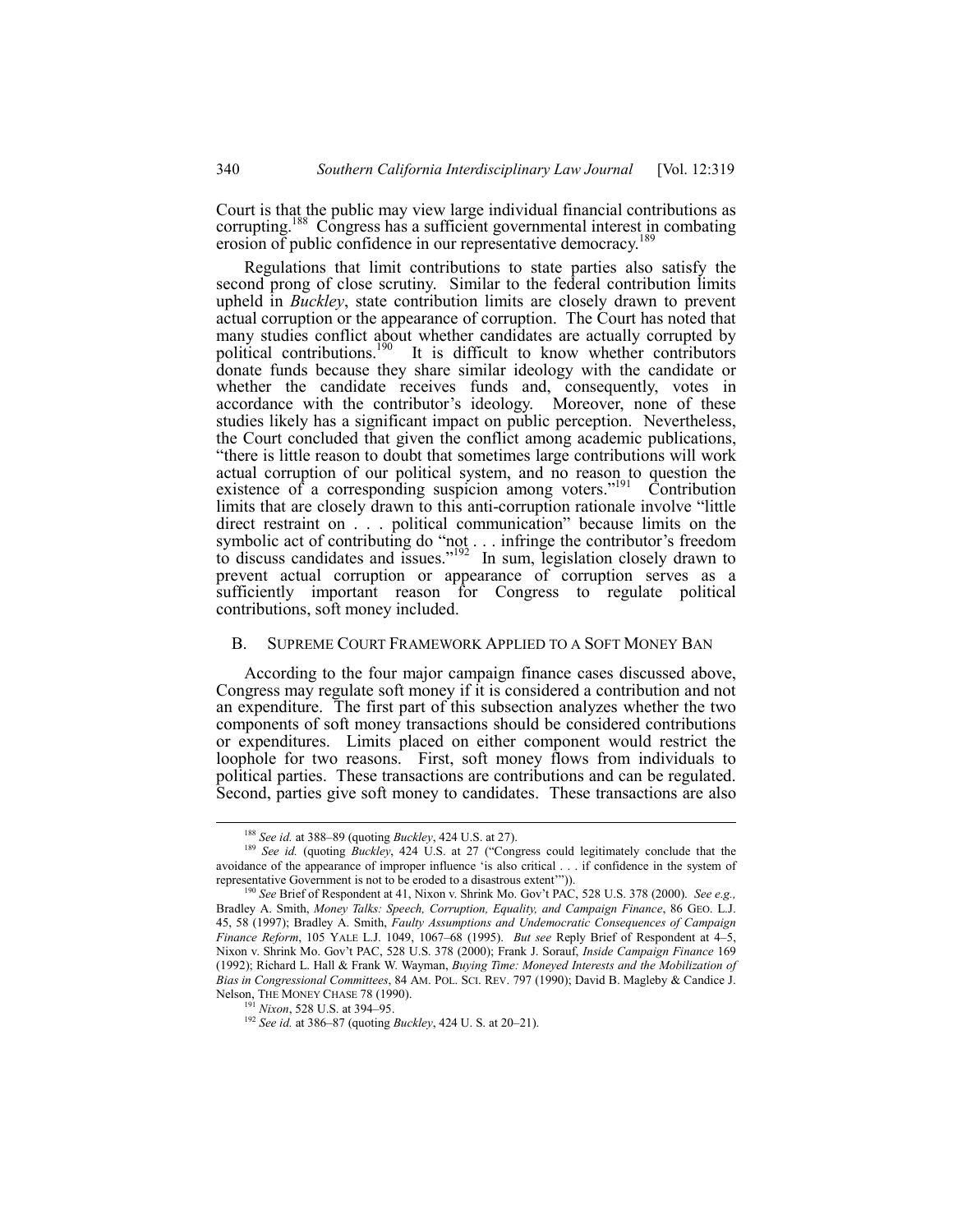contributions when given directly to a candidate from a party or spent in coordination with a candidate's campaign. However, when soft money is spent on the party itself or independently from the candidate's campaign, it is an expenditure protected by the First Amendment.

The second part of this subsection applies the Supreme Court's requirements of close scrutiny to regulation of soft money contributions. First, the regulation must further a sufficiently important government interest. Here, prevention of corruption or the appearance of corruption is sufficient. Second, that regulation must be closely drawn to match that government interest. The Court has upheld current hard money limits as closely drawn to match the government's interest in preventing corruption. All contributions will be subject to hard money limits as a result of a ban on soft money. A ban on soft money, therefore, will be considered closely drawn to the government interest in preventing corruption or the appearance of corruption. Since it satisfies both prongs of close scrutiny, a soft money ban will likely pass constitutional muster.

#### 1. *Soft Money: Contribution or Expenditure?*

Whether soft money is categorized as a contribution or as an expenditure will have manifest constitutional ramifications for legislation seeking to limit the loophole. According to the Court, expenditure limits are unconstitutional, yet Congress may constitutionally impose contribution limits.<sup>193</sup> Hence, if soft money donations to parties are, in effect, contributions to candidates' campaigns, then they can undoubtedly be limited.<sup>194</sup> To determine whether soft money transactions are contributions or expenditures, the two stages of the loophole are explored below.

#### a. *Individual Entities Contribute to a Political Party*

The first stage of the loophole occurs when individuals, corporations, and unions give soft money to the political party, often intending for the party to distribute their donation to a federal candidate. The Bipartisan Campaign Finance Reform Bill mandates that unlimited soft money funds given to the political party comply with hard money regulations that the Court has already upheld as constitutional.

Congress clearly possesses the power to limit the soft money loophole by restricting the source and size of contributions to political parties for use in connection with particular candidates in federal elections,<sup>195</sup> as evinced by *Buckley* and its progeny.196 For example, *California Medical Association v. Federal Election Commission* holds that contributions to

<sup>&</sup>lt;sup>193</sup> See supra notes 130-132 and accompanying text.

<sup>194</sup> *See id.*

<sup>195</sup> *See* 143 CONG. REC. S10002 (1997) (testimony of Ronald Dworkin, Prof. of Jurisprudence and Fellow of Univ. College at Oxford University; Frank H. Sommer, Prof. of Law, New York Univ. School of Law; John Norton Pomeroy Prof. of Law, New York Univ. School of Law; Burt Neuborne, Legal Dir., Brennan Ctr. for Justice).

<sup>196</sup> *See id.*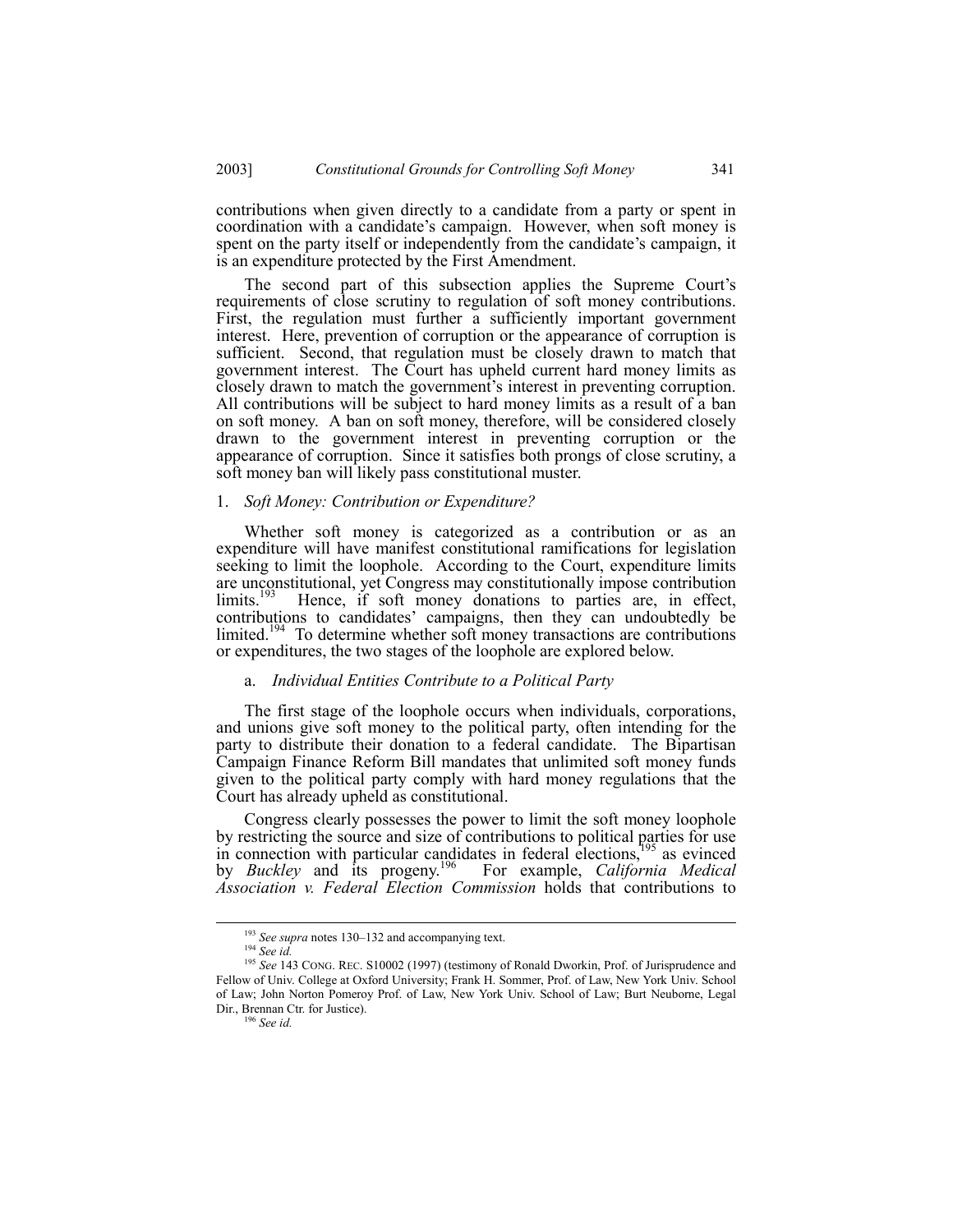political committees can be restricted.197 Further, the Court in *Federal Election Commission v. National Right to Work Committee* upheld a ban on the solicitation of contributions from the public by  $PACS$ .<sup>198</sup> Congress has already enacted various monetary limits for contributions to presidential and congressional candidates.<sup>199</sup> There should be no constitutional issue in extending similar limits to contributions to political parties for use in connection with federal elections.<sup>2</sup>

## b. *Political Parties Both Contribute to Candidates and Expend Funds on Themselves*

Second, political parties often distribute soft money donations to candidates running for elected office. The soft money ban in the Bipartisan Campaign Finance Reform Act also affects this half of the loophole. Without soft money, parties would have much less funding to distribute to their candidates. The Court has consistently avoided categorizing whether donations from a party to a candidate are contributions or expenditures, and whether the government may limit those donations. In *Buckley*, the Court ignored distinct aspects of donations from a political party, despite<br>times in the contribution of the contributions  $201$ . The addressing First Amendment issues for individual contributions.<sup>201</sup> The plurality in *Colorado Republican I* also declined to address the constitutionality of the FECA's limits on party spending.<sup>202</sup> It only held that the FECAís limits on coordinated expenditures could not constitutionally be applied to independent expenditures.<sup>203</sup> The plurality avoided any statement that parties enjoy a constitutionally preferred position with respect to soft money.

Although the holding of *Colorado Republican I* does not directly apply to soft money limits, the distinction it makes between candidates and parties is central to categorizing soft money as a contribution or an expenditure.<sup>204</sup> If a candidate and party were identical, then soft money

See Colo. Republican I, 518 U.S. at 625-26.

<sup>&</sup>lt;sup>197</sup> See 453 U.S. 182, 196-99 (1981).

<sup>&</sup>lt;sup>198</sup> See 459 U.S. 197, 205-09 (1982) (upholding a ban on the solicitation of contributions from the public by PACs).

<sup>199</sup> *See supra* note 182 and accompanying parenthetical.

<sup>200</sup> *See* 143 CONG. REC. S. 9994 (1997) (testimony of Ronald Dworkin, Prof. of Jurisprudence and Fellow of Univ. College at Oxford University; Frank H. Sommer, Prof. of Law, New York Univ. School of Law; John Norton Pomeroy Prof. of Law, New York Univ. School of Law; Burt Neuborne, Legal Dir., Brennan Ctr. for Justice).

*See* Buckley v. Valeo, 424 U.S. 1, 58-59 nn.66-67 (1976); *see also* Colo. Republican Fed. Campaign Comm. v. Fed. Election Comm'n (I), 518 U.S. 604, 646 (1996) (Thomas, J., concurring in the judgment and dissenting in part) ("We did not in that case consider the First Amendment status of FECA's provisions dealing with political parties").

<sup>203</sup> *See id.* at 608.

<sup>204</sup> *See* RICHARD BRIFFAULT, CAMPAIGN FINANCE, THE PARTIES, AND THE COURT: A COMMENT ON *COLORADO REPUBLICAN FEDERAL CAMPAIGN COMMITTEE V. FEDERAL ELECTIONS COMMISSION* 23 (1996), *reprinted in* Richard Briffault, *Campaign Finance, the Parties, and the Court: A Comment on* Colorado Republican Federal Campaign Committee v. Federal Elections Commission, 14 CONST. COMMENT. 91 (1997).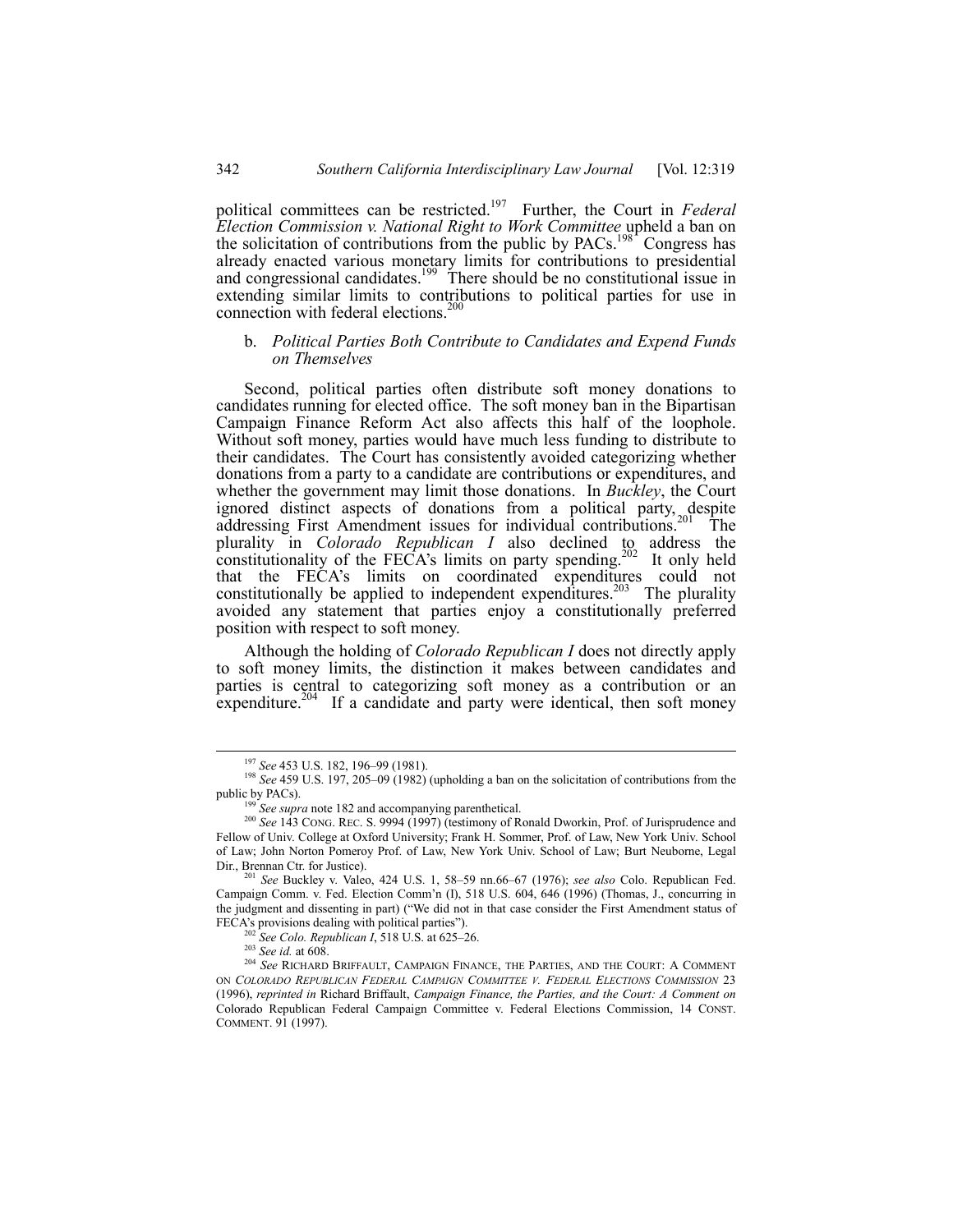restrictions would limit a candidate's contribution to herself.<sup>205</sup> This is an expenditure that is considered core First Amendment speech under *Buckley* doctrine.206 Nevertheless, the *Colorado Republican I* plurality rejected the argument that "a party and its candidate are identical" as set forth by the concurring opinion. $20$ 

However, party and candidate interests frequently intertwine.<sup>208</sup> For instance, political campaigns are largely candidate-focused and candidatedriven.<sup>209</sup> Parties back candidates and provide them with financial and logistical support.<sup>210</sup> For their part, candidates run on party lines, belong to parties, are often active in party organizations, and are frequently identified in terms of their party membership.<sup>211</sup> One reason why political parties give soft money to a candidate rather than spending such funds on the candidate's behalf is that the candidate is often his or her own best advocate. $2^{12}$  Soft money enables parties, as well as individuals, to communicate their views about the elections to the voters.<sup>213</sup> Further, the principal agenda of a political party is the election of candidates bearing the party label since a party's fate in an election is "inextricably intertwined" with that of its candidates. $2^{14}$  Under this rationale, when a party donates soft money to a candidate, the party is making a First Amendment protected expenditure on the party itself.

Although a party and its candidate certainly have a "unique relationship,<sup>215</sup> the *Colorado Republican I* Court correctly recognized that each party's interest is not identical.<sup>216</sup> Party committees have such a major stake in the electoral success of their nominees that true independence is extremely unlikely.<sup>217</sup> Yet parties do not entirely depend on candidate campaigns to publicize their values.<sup>218</sup> Parties often spend money to voice positions separate from urging the election or defeat of specific candidates.<sup>219</sup> These distinctive interests include the concern of party bureaucrats and professionals in maintaining the party as an organization,

<sup>208</sup> *See id.* at 630 (Kennedy, J., concurring in part and dissenting in part) ("We have a constitutional tradition of political parties and their candidates engaging in joint First Amendment activity; we also have a practical identity of interests between the two entities during an electionî).

See Nixon v. Shrink Mo. Gov't PAC, 528 U.S. 377, 415-16 (2000) (Thomas, J., dissenting).

<sup>210</sup> *See id.* at 416 (Thomas, J., dissenting).

<sup>211</sup> *See id.*

<sup>212</sup> *See id.* (quoting *Fed. Election Commín v. Mass. Citizens for Life, Inc.*, 479 U.S. 238, 261 (1986) ("Individuals contribute to a political organization in part because they regard such a contribution as a more effective means of advocacy than spending the money under their own personal direction")).

<sup>213</sup> *See id.* at 416–17.

<sup>214</sup> *See Colo. Republican I*, 518 U.S. at 631 (Kennedy, J. concurring in judgment and dissenting in part).

<sup>216</sup> *See id.* at 622–23 (plurality opinion).

<sup>217</sup> *See* Briffault, *supra* note 204, at 25.

<sup>218</sup> *See id.*

<sup>219</sup> *See id.*

 <sup>205</sup> *See id.*

<sup>206</sup> *See id.*

<sup>&</sup>lt;sup>207</sup> See Colo. Republican I, 518 U.S. at 622-23.

<sup>215</sup> *See id.* at 648 (Stevens, J. dissenting).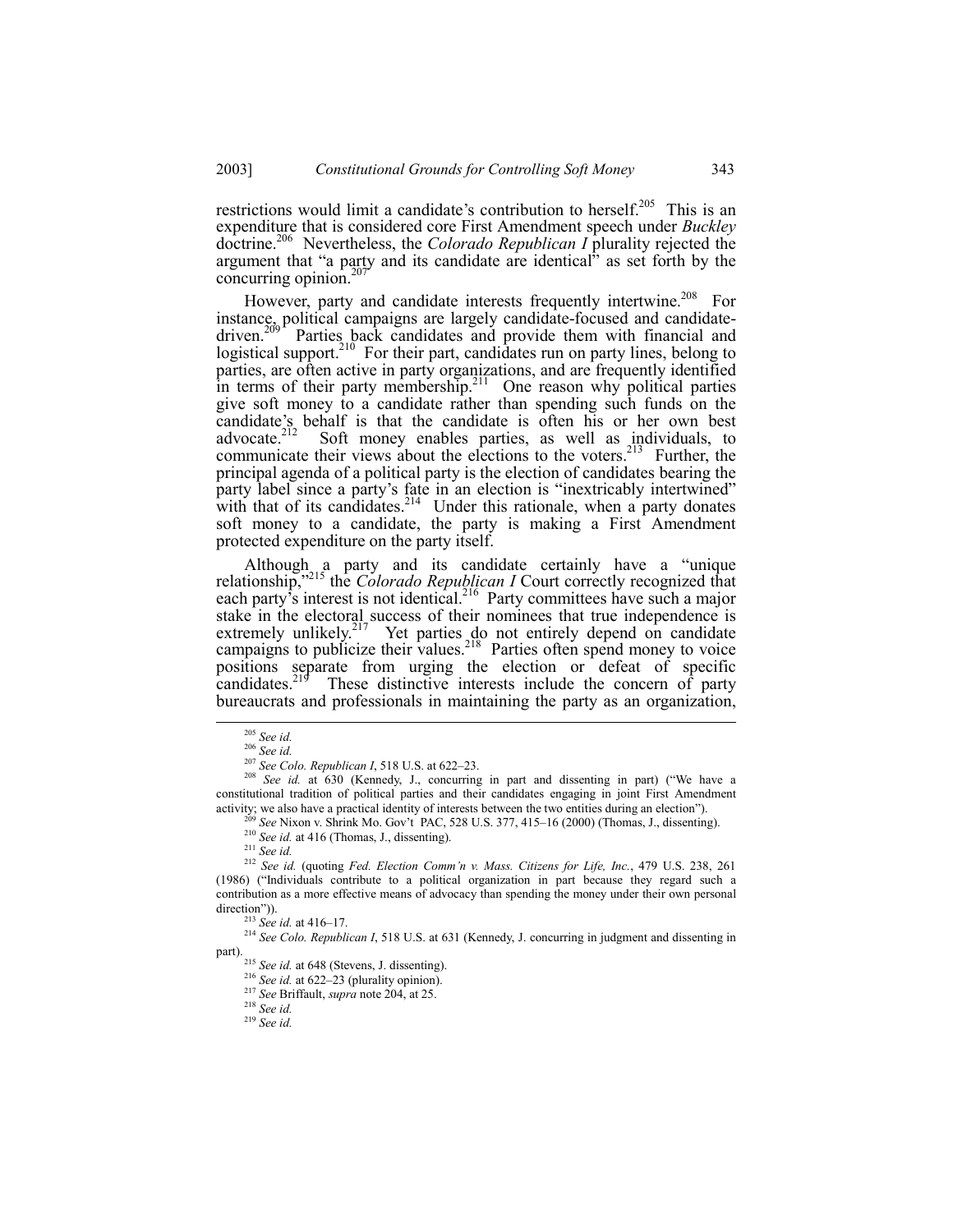get-out-the-vote drives, voter registration, and party platform promotion at a convention.220 Restrictions on soft money contributions may limit the ability of party committees to advance those particular interests.<sup>221</sup> As the political speech of a political association, soft money used by the party to advocate for itself or for a candidate qualify as expenditures and, thus, cannot be constitutionally limited.<sup>222</sup>

When political parties receive contributions and then spend them in ways that affect the outcome of their candidates' campaigns, there should be no constitutional problem with applying *Buckleyís* supply-side regulations to contributions to parties.<sup>223</sup> Some soft money is spent on party-building activities, but a substantial proportion goes toward electing candidates. The parties "spend soft money as an adjunct to federal campaigns and for the purpose of influencing federal elections. That is the reality.<sup>3224</sup> This reality was exposed throughout the Investigation Hearings before the Senate Governmental Affairs Committee in 1997.<sup>225</sup> Moreover, some reformers argue that even non-federal soft money spending influences federal elections by permitting party committees to conserve federal funds that can later be spent to support federal candidates. For these reasons, Justices Stevens and Ginsburg might be correct that "all money spent by a political party to secure the election of its candidate for the office of United States Senator [and, presumably, any other federal candidate] should be considered a 'contribution' to his or her campaign'" and, therefore, be subject to limitation.<sup>226</sup>

#### 2. *Close Scrutiny Applied to Soft Money Limits*

All government regulation of political speech, whether of contributions or expenditures, must satisfy the Supreme Court's close scrutiny test announced in *Buckley*. Although this test applies equally to contribution and expenditure regulations, in practice the restrictions on contributions by

 <sup>220</sup> *See, e.g.*, 2 U.S.C. ß 431(8)(B)(xii) (stating FECA permits unregulated soft money contributions to a party for certain activities, such as voter registration and get-out-the-vote drives).

Briffault, *supra* note 204, at 25.

<sup>222</sup> *See Colo. Republican I*, 518 U.S. at 637 (Thomas, J. concurring in the judgment and dissenting in part) (stating that "if an individual cannot be subject to such limits, neither can political associations be limited in their ability to give as a means of furthering their members' viewpoints").

<sup>223</sup> *See Yarmish*, *supra* note 41, at 1276.

<sup>224</sup> *See Campaign Finance Practices Hearings*, *supra* note 41 (testimony of Ann McBride, President, Common Cause; Donald J. Simon, Exec. V. President and General Counsel, Common Cause).

<sup>&</sup>lt;sup>225</sup> *See id.* (stating that in the 1996 presidential election, both major parties spent enormous amounts of soft money on advertising—ostensibly to build the party's image, but really reinforcing themes of candidate campaigns); *see also Senate Investigation Hearings*, *supra* note 4, at 589 (testimony of Burt Neuborne, Legal Dir., Brennan Ctr. for Justice (stating that investigative reports revealed that in the 1996 presidential elections the Clinton campaign used Democratic National Committee soft money funds to run advertisements supporting the President)); Albert R. Hunt, *Congress Must Investigate All the Fund-Raising Scams*, WALL ST. J., Jan. 2, 1997, at 7 (reporting that the White House closely supervised the soft money fund-raising effort and that the Dole campaign also used party soft money in its advertising efforts, including a \$15 million ad).

<sup>226</sup> *See Colo. Republican I*, 518 U.S. at 648 (Stevens, J., dissenting).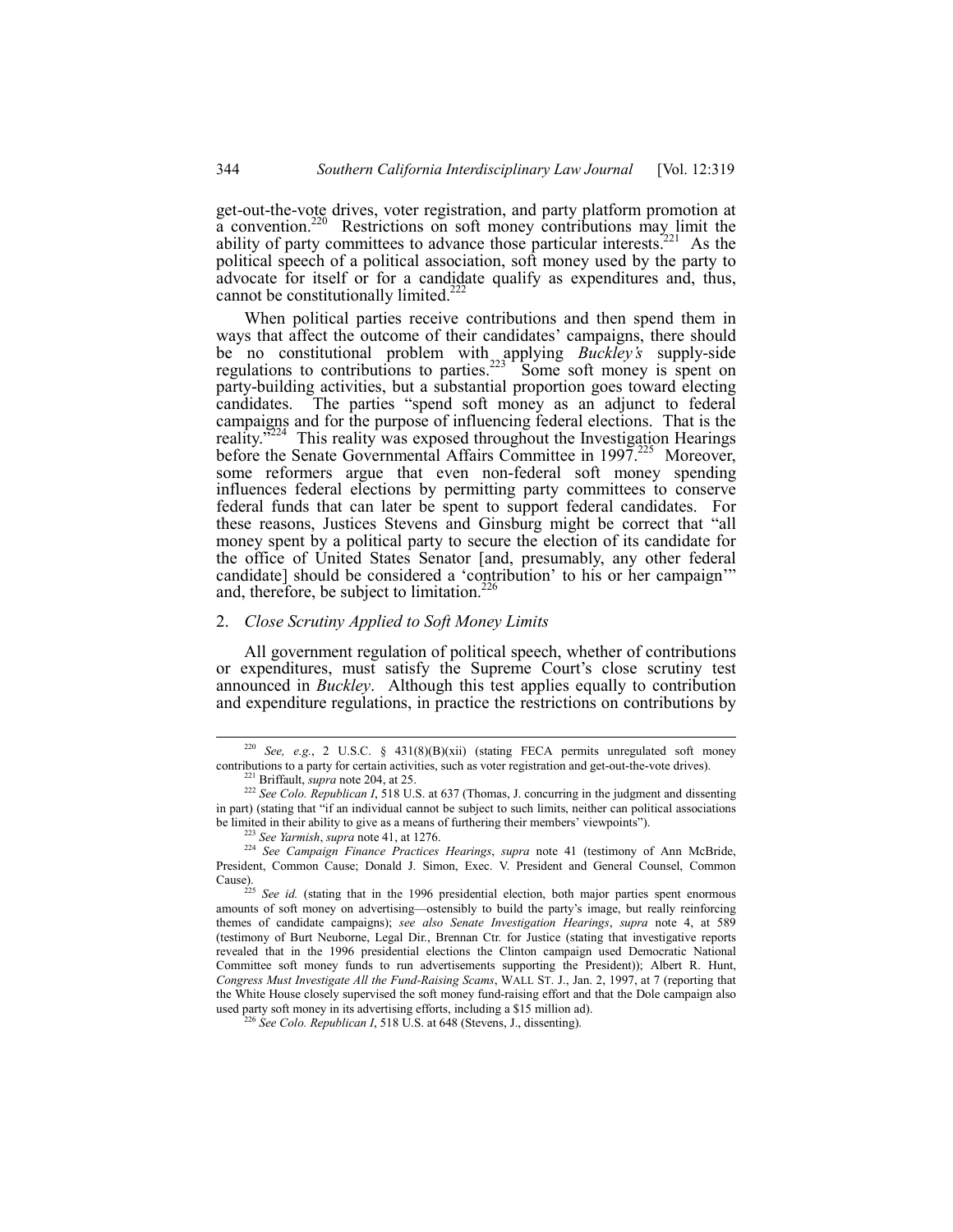individuals and political committees do not violate the First Amendment so long as they are "closely drawn" to match a "sufficiently important" government interest, whereas restrictions on independent expenditures are constitutionally invalid.<sup>227</sup> Contribution limits that satisfy these close scrutiny requirements are deemed constitutional.

## a. *Sufficient Government Interest: Corruption or the Appearance of Corruption*

The only sufficient government interest for placing limits on political activity is preventing "corruption or the appearance of corruption.<sup> $228$ </sup> It may be possible, however, for an anti-corruption rationale to fail to provide a sufficient government interest in banning soft money at either stage of the two-part loophole.<sup>229</sup> First, it may be difficult for an individual First, it may be difficult for an individual contribution to corrupt a party due to the party's amorphous structure.<sup>230</sup> American political parties, generally speaking, have numerous members with a wide variety of interests, for the purpose of succeeding in majoritarian elections.<sup>231</sup> Therefore, the influence of any one person or the importance of any single issue within a political party is significantly diffused.

Second, it may be difficult for a party to corrupt or coerce its candidate. Political parties try to influence candidate issue stances and seek to influence the way officials vote on legislation. Perhaps the achievement of this aim does not subvert the political process.<sup>232</sup> For those who oppose soft money reform, a "heavy burden on First Amendment rights is not justified by the threat of corruption at which it is assertedly aimed.<sup> $2$ </sup>

It seems more accurate, however, that corruption or the appearance of corruption threatens the integrity of our democracy at both stages of the soft money loophole. First, large individual, union, or corporate contributions may corrupt political parties. As for individual contributions,

<sup>&</sup>lt;sup>227</sup> See Colo. Republican Fed. Campaign Comm. v. Fed. Election Comm'n (II), 533 U.S. 431, 466 (2001) (quoting Nixon v. Shrink Mo. Gov't PAC, 528 U.S. 378, 387-89 (2000); Buckley v. Valeo, 424 U.S.  $1, 58-59$  (1976)).

<sup>&</sup>lt;sup>228</sup> See Buckley, 424 U.S. at 25–26.

<sup>&</sup>lt;sup>229</sup> See Colo. Republican I, 518 U.S. at 631 (Thomas, J., concurring in the judgment and dissenting in part) (stating "the anti-corruption rationale that we have relied upon in sustaining other campaign finance laws is inapplicable where political parties are the subject of such regulationî). *See also* Kirk J. Nahra, *Political Parties and the Campaign Finance Laws: Dilemmas, Concerns and Opportunities*, 56 FORDHAM L. REV. 53, 105-06 (1987).

<sup>&</sup>lt;sup>230</sup> See Nahra, *supra* note 229, at 97-98 (citing FRANK SORAUF, PARTY POLITICS IN AMERICA 15-18 (5th ed. 1984)).

<sup>231</sup> *See* Nahra, *supra* note 229 at 98.

<sup>&</sup>lt;sup>232</sup> See Colo. Republican I, 518 U.S. at 646 (Thomas, J., concurring in the judgment and dissenting in part) (quoting *Federal Election Commín v. Natíl Conservative Pol. Action Comm.,* 470 U.S. 480, 498 (1984):

The fact that candidates and elected officials may alter or reaffirm their own positions on issues in response to political messages paid for by [political groups] can hardly be called corruption, for one of the essential features of democracy is the presentation to the electorate of varying points of view.

<sup>233</sup> *See Colo. Republican I*, 518 U.S. at 648.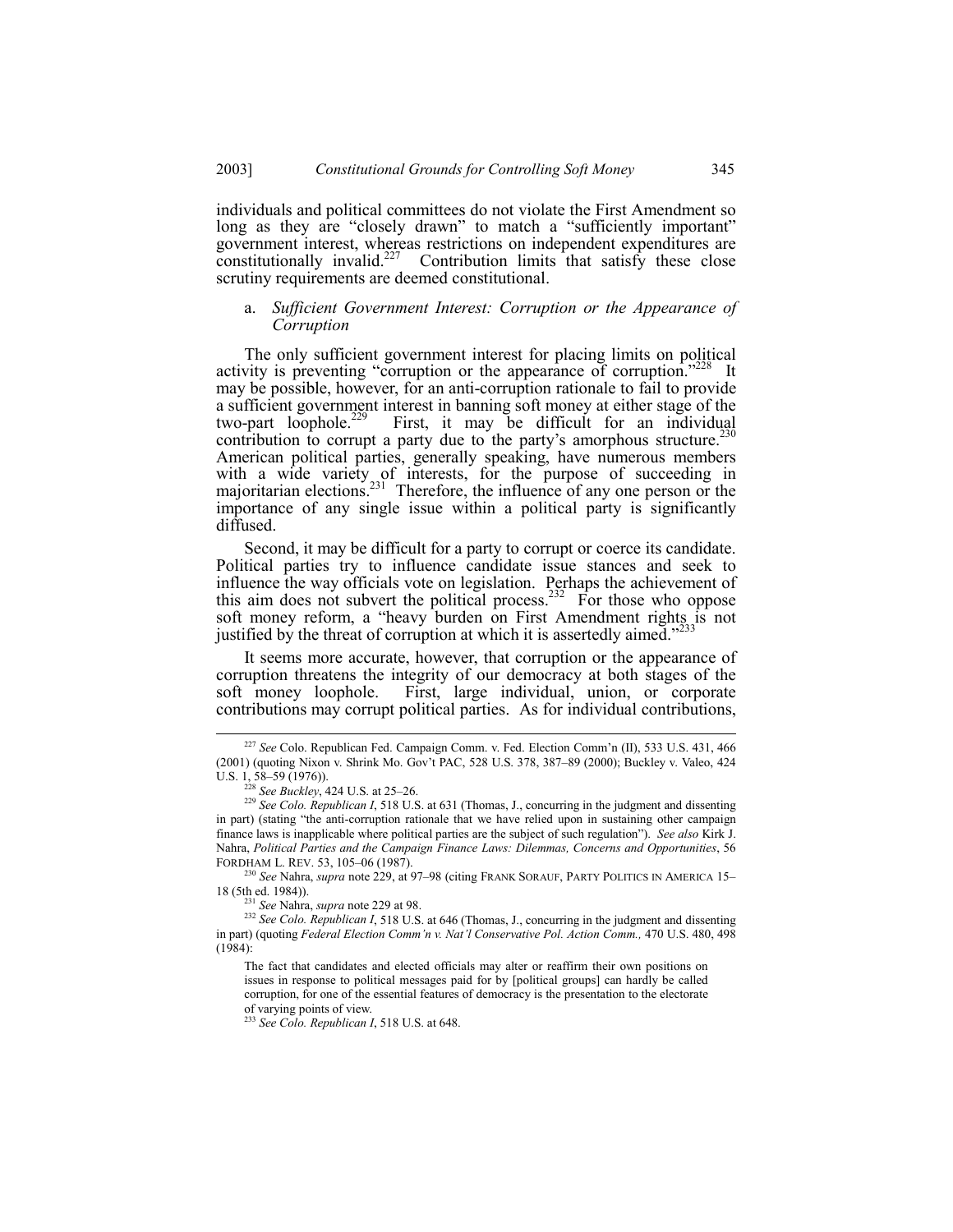only a relatively small number of wealthy donors contribute significant amounts of soft money. For example, approximately sixty contributors gave the Republican National Committee at least \$100,000 apiece in soft money in the 1991–92 campaign, while the Democrats received gifts of more than  $$100,000$  from seventy two donors.<sup>234</sup> No doubt, parties take special note of these large contributions, especially when they come from a particular industry, such as the tobacco industry. Between January 1, 1995 and June 30, 1996, well before the peak months of the 1996 presidential campaign, national Republican committees received \$1.6 million from Phillip Morris Co.; \$970,000 from RJR Nabisco; \$448,000 from U.S. Tobacco; \$400,000 from Brown and Williamson; and \$300,000 from the Tobacco Institute.<sup>235</sup> These large sums cannot be diffused in an amorphous party structure.

Second, by distributing soft money to the candidate, political parties can serve as a conduit for narrower and potentially corrupting interests.<sup>2</sup> A party maintains influence over candidates and elected officials "by virtue of its power to spend. $1237$  It can use this influence by making soft money distributions contingent on compliance with donor demands. Building on the previous tobacco illustration, national Republican officials pressured state officeholders to be more attentive to tobacco industry interests after receiving large soft money contributions from that industry.<sup>238</sup> Albeit, party influence does not rise to the level of corruption unless such influence is improper or undue.<sup>239</sup> While the Court has never defined these terms, *Buckley* and *Nixon* clearly held that large contributions given to secure a political quid pro quo undermine the integrity of our representative democracy. $240$  To the extent that large soft money contributions result in corruption or the appearance of corruption, Congress may regulate the loophole. $^{24}$ 

<sup>&</sup>lt;sup>234</sup> HERBERT E. ALEXANDER & ANTHONY CORRADO, FINANCING THE 1992 ELECTION 155 (1995).

<sup>&</sup>lt;sup>235</sup> See Charles R. Babcock, *Top 'Soft Money' Contributors to Republican Party Committees: Jan. 1, 1995-Jan. 30, 1996*, WASH. POST, Aug. 14, 1996, at A19.

<sup>&</sup>lt;sup>236</sup> See Colo. Republican II, 533 U.S. at 458; *see also* Briffault, *supra* note 204, at 27-28 (arguing that conduit corruption is at heart an issue with a strong empirical component, "but Justice Thomas's opinion [in *Colorado Republican I*] reflects more armchair political science theorizing than any familiarity with campaign finance data").

<sup>237</sup> *See Colo. Republican I*, 518 U.S. at 648 (Stevens, J., dissenting).

<sup>238</sup> *See* Briffault, *supra* note 204 (citing Noah, *GOPís Chief Pushed Pro-Tobacco Bill at State Level, Arizona Lawmaker Says*, WALL ST. J., Feb. 20, 1996, at A20 (RNC National Chairman Haley Barbour phoned the Speaker of the Arizona House of Representatives to pressure him into supporting a pro-tobacco bill) and citing *Tobacco Ties*, WALL ST. J., March 1, 1996, at A1 (reporting that Barbour called Texas Governor George W. Bush's office to check on status of a bill to restrict city anti-smoking ordinances)).

<sup>239</sup> *See* Nixon v. Shrink Mo. Govít PAC, 528 U.S. 378, 389 (2000).

<sup>&</sup>lt;sup>240</sup> *See id.* at 388 (quoting *Buckley v. Valeo*, 424 U.S. 1, 26–27 (1976) (internal quotations omitted)).

 $^{241}$  *See id.* at 388–89 (quoting *Buckley*, 424 U.S. at 27).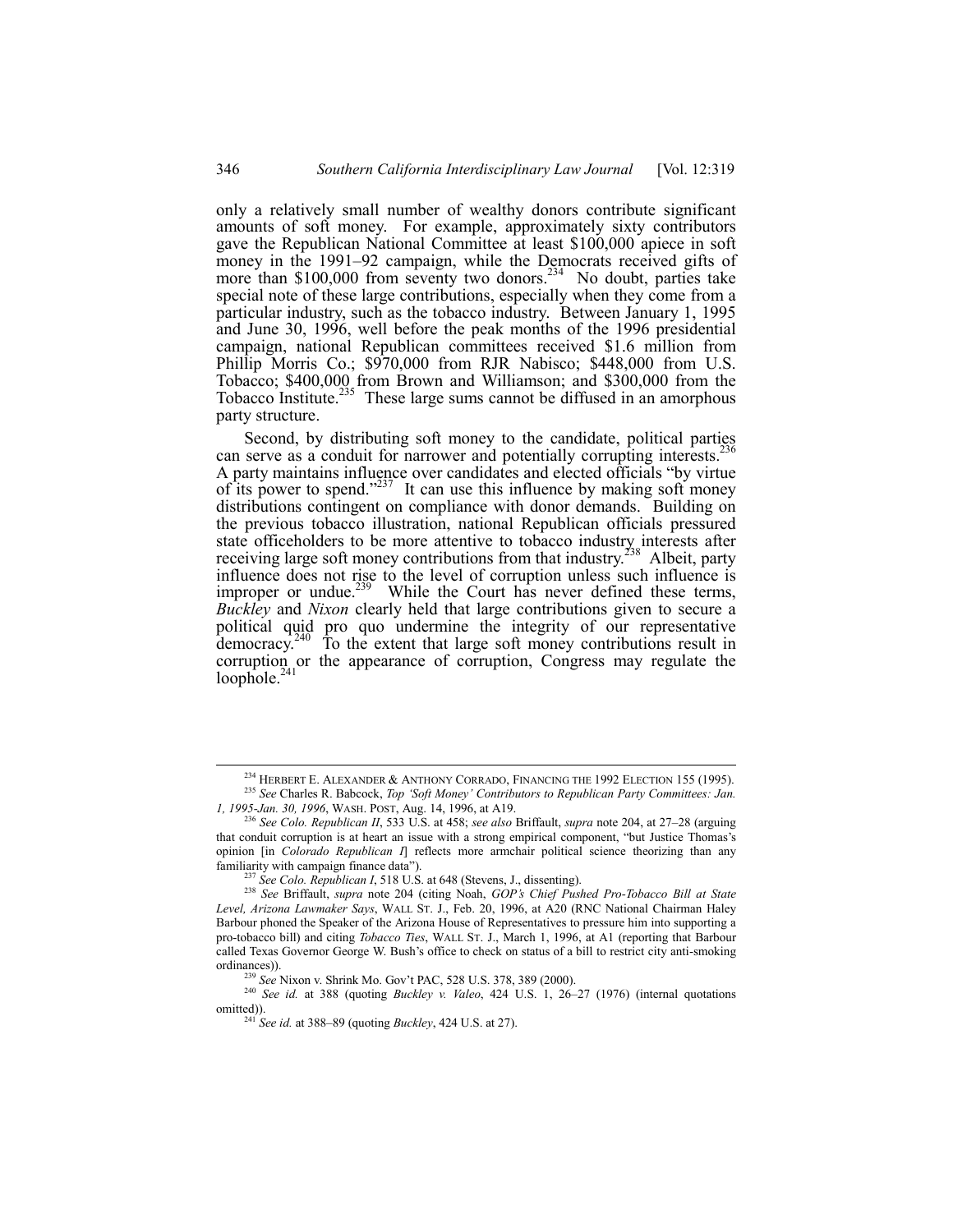## b. *Closely Drawn: Can Limit Contributions, Not Expenditures*

Laws regulating political speech must be closely drawn to the prevention of corruption or the appearance of corruption. Anti-reformers argue that soft money limits are not closely drawn to that interest, citing the *Buckley* and *Colorado Republican I* opinions for support. These cases, however, do not prohibit soft money regulation. The result of a soft money ban would be to require all political contributions to comply with FECA's hard money limitations. Hard money limits have already been upheld as closely drawn in *Buckley* and *Nixon*.

Opponents of the Bipartisan Campaign Finance Reform Act may argue that a complete ban on soft money violates the First Amendment in two ways. First, they may argue that the ban impermissibly limits the voices of larger contributors so those smaller contributors can be heard. With one exception, the Court has never wavered in its view that government may not restrict the speech of some to enhance the relative voice of others.<sup>242</sup> That exception is *Austin v. Michigan Chamber of Commerce*, where the Court held that the government could restrict corporate funds from entering the political process to enhance the public's voice.<sup>243</sup> However, the soft money ban not only increases the voice of individuals over corporations, but also enhances the voice of individuals with smaller bank accounts over individuals with larger bank accounts.

Second, opponents will argue that the ban also violates the First Amendment by impermissibly enhancing the voice of incumbents over the voice of challengers.<sup>244</sup> Challengers often rely on soft money funding from political parties in order to launch their campaigns.<sup>245</sup> In addition, challengers not known to the public may face more difficulty in raising hard money funds when compared to incumbents who can capitalize on name recognition.<sup>246</sup> Further still, challengers often rely on last-minute attack ads that are often funded with soft money.<sup>247</sup> The soft money ban perhaps poses too low a contribution limit, significantly increasing the reputation-related and media-related advantages of incumbency, thereby insulating legislators from electoral challenge.<sup>2</sup>

Both the argument that the soft money ban impermissibly raises the voice of small contributors over large contributors and the argument that the soft money ban impermissibly raises the voice of incumbents over challengers share the same flaw. *Buckley* rejected "the concept that the government may restrict the speech of some elements in our society in

<sup>&</sup>lt;sup>242</sup> See Buckley, 424 U.S. at 48-49; *but see Austin v. Mich. Chamber of Commerce*, 494 U.S. 652, 657-61 (1990).

<sup>243</sup> *See Austin*, 494 U.S. at 652.

<sup>&</sup>lt;sup>244</sup> *See Buckley*, 424 U.S. at 48–49. *But cf. Austin*, 494 U.S. at 657–61.

<sup>245</sup> *See* Janet Hook, *Uphill Fight Becomes an Avalanche*, L.A. Times, Mar. 21, 2002, at A22.

<sup>246</sup> *See id.*

<sup>247</sup> *See id.*

<sup>&</sup>lt;sup>248</sup> See e.g., Nixon, 528 U.S. at 404 (stating that "imposing too low a contribution limit, significantly increases the reputation-related or media-related advantages of incumbency and thereby insulates legislators from effective electoral challenge").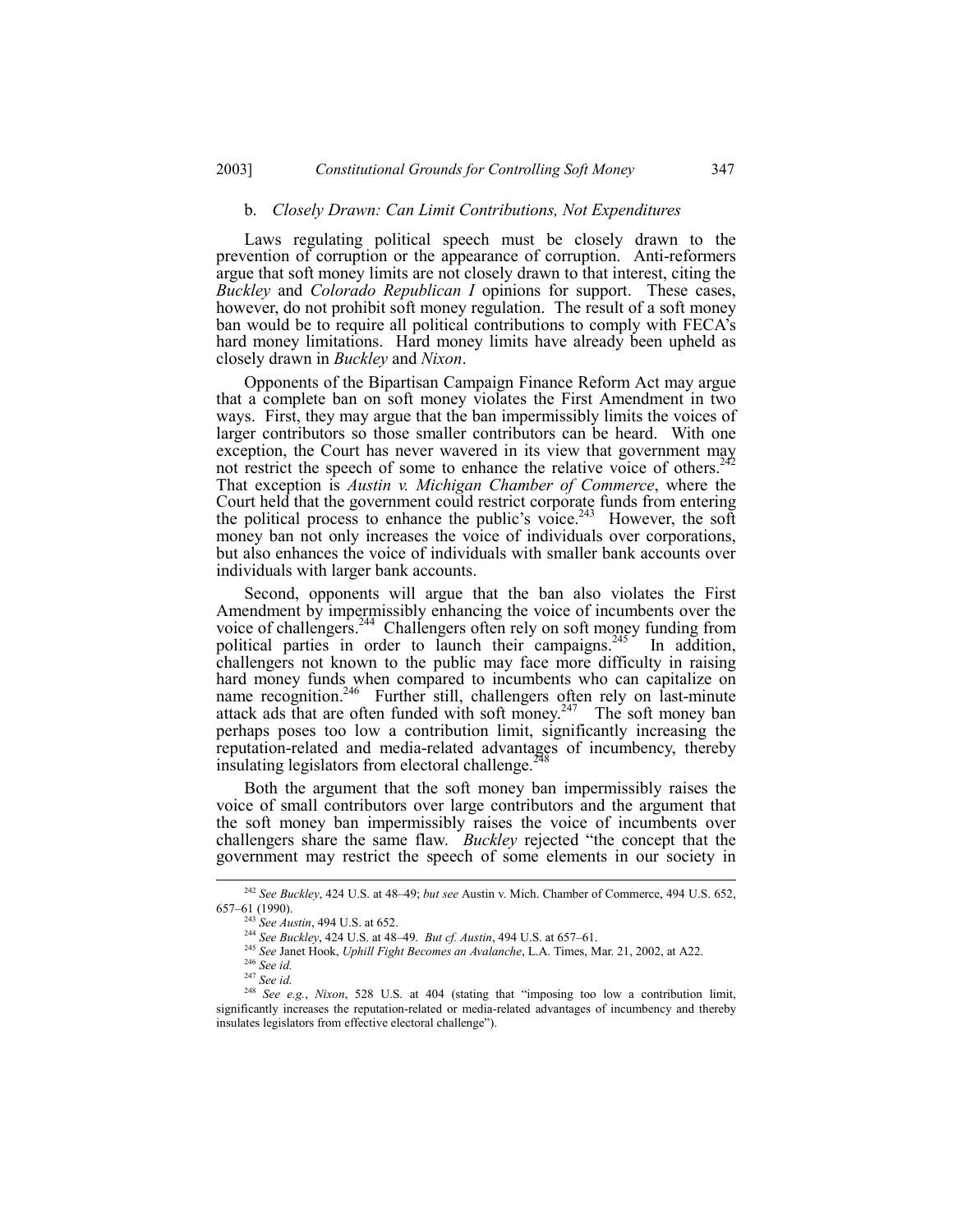order to enhance the relative voice of others.<sup>2249</sup> That comment, however, was made within the context of striking down an "expenditure ceiling.<sup>7250</sup> The Court actually permits the setting of contribution limits as a means of equalizing electoral debate. This follows the view that *''Buckley*'s holding seems to leave the political branches broad authority to enact laws regulating contributions that take the form of soft money.<sup>7</sup>

Like *Buckley*, *Colorado Republican I* does not preclude soft money regulation.<sup>252</sup> In that case, the Court held that when a political party spends money not coordinated with its candidates, those *expenditures* could not be restricted. Anti-reformers incorrectly interpret this to mean that Congress may not limit *contributions* to political parties. "Any suggestion that *Colorado Republican I* casts doubt on the constitutionality of a soft money ban is flatly wrong.<sup>7253</sup> Only Justice Thomas's dissent provides support for anti-reformers.<sup>254</sup> In arguing against *Buckley*'s constitutional distinction between contributions and expenditures, Justice Thomas contends that limits on both contributions and expenditures violate the First Amendment.<sup>255</sup> Moreover, only two other Justices—Kennedy and Scalia endorse overruling *Buckley* in favor of a more unregulated system of campaign finance. In fact, the Court recently reaffirmed *Buckley's* contribution-expenditure distinction by a solid six-vote majority in both Nixon and *Colorado Republican II*. 256

A more relevant Supreme Court decision pertaining to soft money regulations is *Austin*, in which the Court held that Congress could prevent corporations from influencing the electoral process by forbidding both contributions and independent expenditures from general corporate treasuries.<sup>257</sup> It seems absurd that federal law, which gives Congress the power to prevent corporations from contributing money directly to a candidate and expenditures on behalf of a candidate, would withhold Congress' power to prevent corporations from pouring unlimited funds into a candidate's political party in order to buy preferred access to that candidate after the election.<sup>258</sup> Limiting the soft money loophole would better conform to standards set by the longstanding and constitutionally sound ban on corporate and union contributions in federal elections and the

<sup>256</sup> *See* The Brookings Inst., *Recent Developments in Campaign Finance Regulation*, *at* http://www.brookings.edu/gs/cf/headlines/coloradoII\_analysis.htm (last visited Apr. 9, 2003).

 <sup>249</sup> *See Buckley*, 424 U.S. at 48.

<sup>250</sup> *See id.*

<sup>251</sup> *Nixon*, 528 U.S. at 404 (Breyer, J., concurring).

<sup>252</sup> *See e.g.*, *Constitutional Issues Raised by Reform of Campaign Finance: Before Senate Comm. on Governmental Operations*, 105th Cong. (1997) (testimony of Burt Neuborne, Legal Dir., Brennan Center for Justice); *id.* at 340 (testimony of Edward H. Crane, President, Cato Institute); *id.* at 601-02 (statement of Roger Pilon, Senior Fellow, Cato Inst.). *Cf.* Bradley A. Smith, *Soft Money, Hard Realities: The Constitutional Prohibition on a Soft Money Ban, 24 J. Legis. 179, 195-96 (1998).* 

<sup>253143</sup> CONG. REC. S1002, *supra* note 170.

<sup>&</sup>lt;sup>254</sup> See Yarmish, *supra* note 41, at 1288–89.

<sup>&</sup>lt;sup>255</sup> See Colo. Republican I, 518 U.S. at 640–44 (1996) (Thomas, J., concurring in part and dissenting in part).

<sup>&</sup>lt;sup>257</sup> See *Austin*, 494 U.S. at 657–61.

<sup>258 143</sup> CONG. REC. S10002 (1997).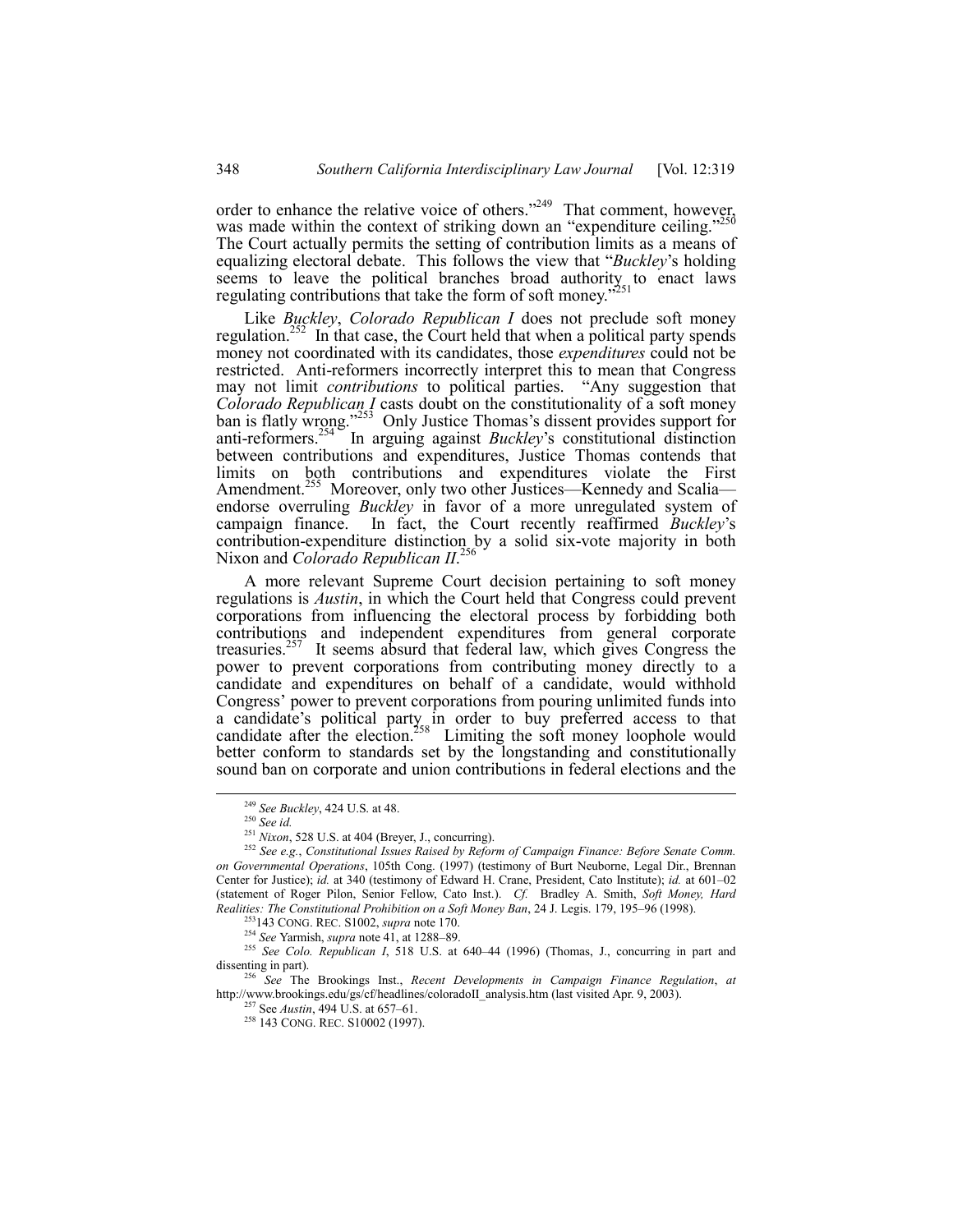federal laws that reduce the size of individual contributions to noncorrupting amounts. $<sup>2</sup>$ </sup>

Limiting soft money would subject all contributions to the FECA's closely-drawn hard money requirements. Contribution limits do not stymie political speech, but protect the integrity of the electoral process—"the means through which a free society democratically translates political speech into concrete governmental action.<sup> $260$ </sup> By limiting the size of the largest contributions, those with smaller financial resources can better influence the electoral process.<sup>261</sup> The legislators who impose these restrictions seek to build public confidence in the electoral process, broaden the base of a candidate's meaningful financial support, and thus encourage public participation and open discussion—a purpose of the First Amendment.<sup>262</sup> In this light, controlling the loophole permits all supporters to contribute similar amounts of money in an attempt to make the electoral process more democratic and more equitable. Therefore, under present case law, the soft money ban envisaged in the Bipartisan Campaign Finance Reform Act of 2001 (i.e. a requirement that all contributions to parties be subject to FECA's contribution limits) passes constitutional muster.<sup>263</sup>

#### IV. CONCLUSION

ìThe amount and influence of soft money flooding into our campaign system is inexorably increasing, causing an erosion of public confidence in the integrity of our government and electoral system.<sup> $564$ </sup> Those who seek to preserve the soft money loophole argue that spending money on candidates and parties is political speech worthy of First Amendment protection. They claim that any law that limits soft money expenditures is unconstitutional. While the government may not limit political expenditures, it can limit political *contributions*, according to the Supreme Court in *Buckley*, *Colorado Republican I*, *Colorado Republican II*, and *Nixon*.

The soft money loophole facilitates political contributions through a two-step process. Banning either step would close the loophole. First, soft money flows from individuals to state parties. Laws that already cap an individual's hard money contributions to candidates could be extended to include individual contributions to political parties. Second, state parties distribute soft money funds in various ways. Soft money spent on the party itself or independently from the candidate's campaign is an expenditure protected by the First Amendment. All other soft money may be treated as a contribution and limited by the government.

 <sup>259</sup> *Id.*

<sup>260</sup> *Nixon*, 528 U.S. at 401.

<sup>261</sup> *See id.*

<sup>262</sup> *See id.*

<sup>263</sup> *See* Yarmish, *supra* note 41, at 1289.

<sup>264</sup> *Id.*